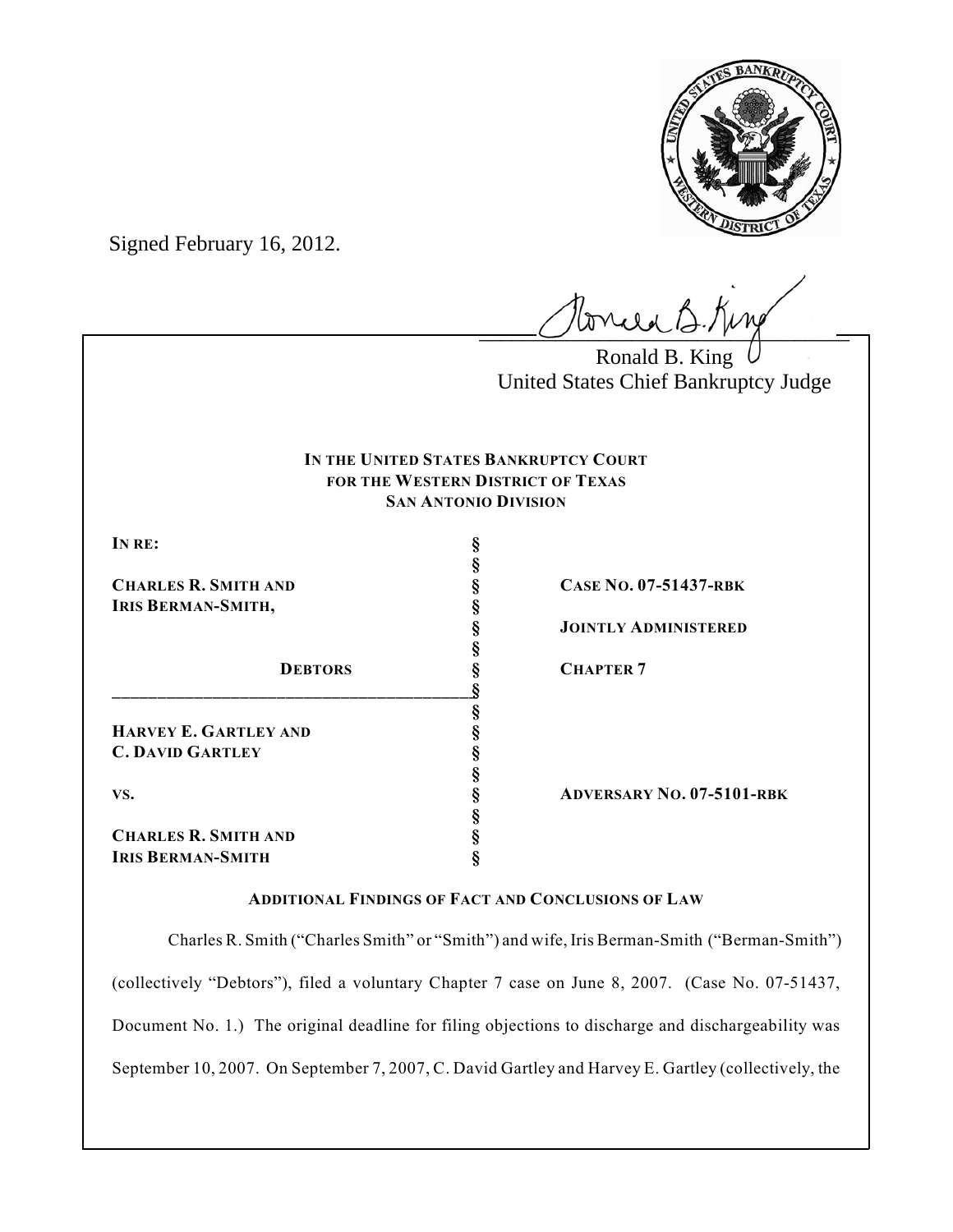"Gartleys" and/or "Plaintiffs") filed "Plaintiffs' Original Complaint Objecting to the Discharge of Specific Debts" (the "Complaint") seeking nondischargeability under: (1)  $\S$  523(a)(2)(A) for false pretenses, false representations or fraud; (2)  $\S 523(a)(2)(B)$  for the use of a statement in writing, that was materially false, respecting the Debtors' financial condition or an insider's financial condition, upon which the Plaintiffs reasonably relied, that the Debtors caused to be made or published with intent to deceive; and (3) §  $523(a)(4)$  for fraud or defalcation while acting in a fiduciary capacity, embezzlement, or larceny. (Document No. 1.) Plaintiffs filed an amended complaint on December 3, 2007. (Document No. 15.)

Debtors' original Schedules and their Statement of Financial Affairs ("SOFA") were filed on June 21, 2007. Amended Schedules or SOFAs were filed two additional times on July 27, 2007, and August 16, 2007. The ten-day trial was held on July 28, 2008 through July 30, 2008; September 22, 2008 through September 24, 2008; October 16, 2008; October 27, 2008 through October 28, 2008; and November 10, 2008.

On January 21, 2009, the Court announced findings of fact and conclusions of law on the record after the close of the evidence, pursuant to FED. R. BANKR. P. 7052. The Court ruled in favor of Plaintiffs against Charles Smith on Counts I, VI, and VIII. The relief requested by Plaintiffs was denied on all claims against Berman-Smith, and on Counts II, III, IV, V, and VII against Charles Smith. Pursuant to FED. R. BANKR. P. 7058 and FED. R. CIV. P. 58, a separate judgment was entered on April 23, 2009. Defendant Charles Smith subsequently appealed to the United States District Court for the Western District of Texas.

On March 28, 2011, Judge Xavier Rodriguez, United States District Court, Western District of Texas, concluded that "[t]he bankruptcy judge's oral fact findings and conclusions of law are insufficient to permit meaningful review because they lack factual detail and fail to address several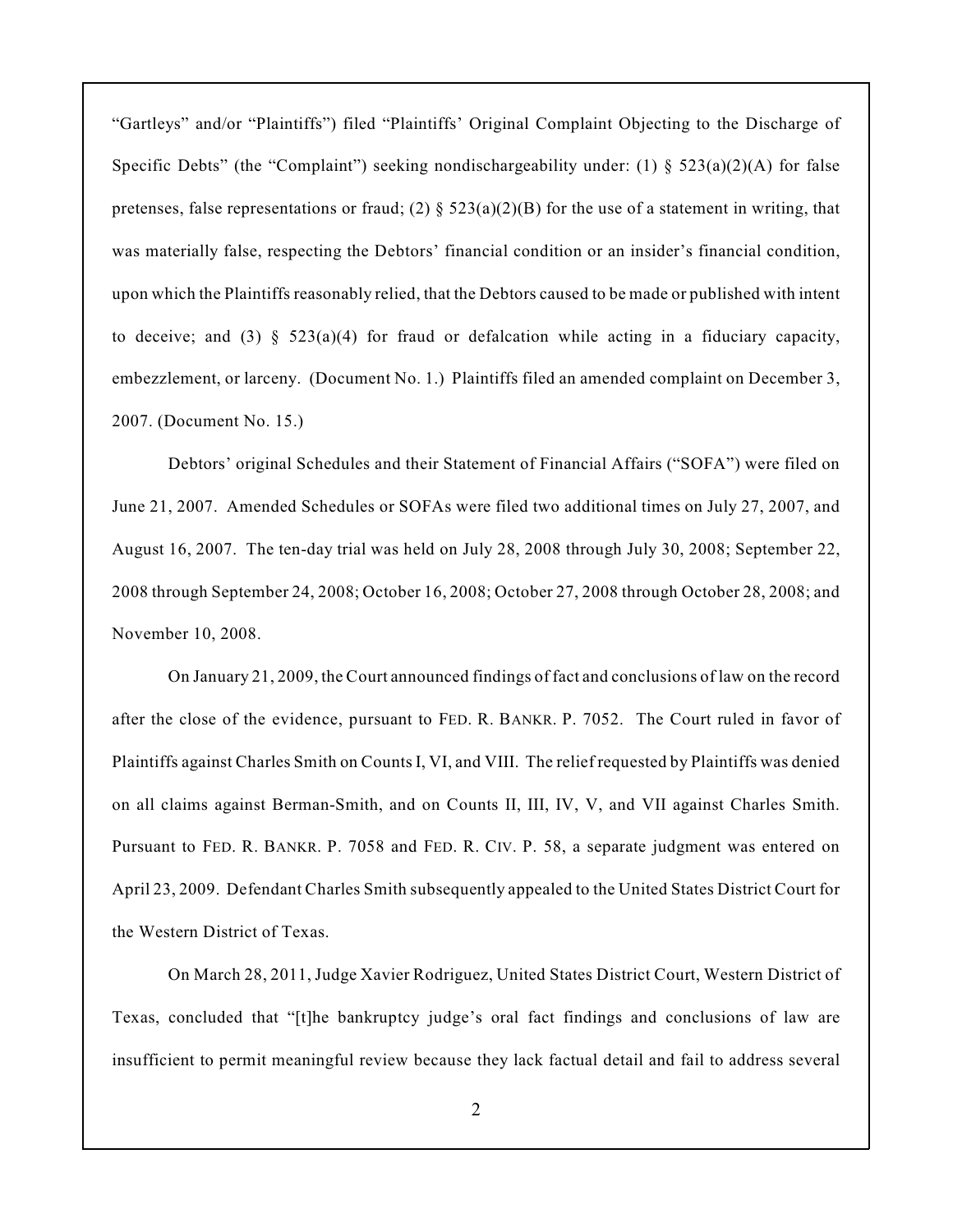issues raised throughout litigation." Consequently, in addition to the findings of fact and conclusions of law stated orally on the record on January 21, 2009, the Court hereby makes the following Additional Findings of Fact and Conclusions of Law.

# **ADDITIONAL FINDINGS OF FACT**

1. Charles Smith is a certified public accountant licensed in Arizona. From approximately 1993 to 1995, Charles Smith was employed by Superior Auctioneers and Marketing ("Superior"), and ultimately became president. In 1995, Smith left Superior and acted as a consultant to Ken Martin ("Martin") in connection with the purchase of the Spanish Yellow Pages for Mexico ("SYP"). SYP was a Spanish language independent yellow page directory that solicited advertisements from United States business owners and was distributed in Mexico. The purchase of SYP eventually led to the formation of Alliance Media Group ("Alliance"), in which Martin was a shareholder and vice president. From 1996 to 1999, Smith was employed by Alliance as its chief financial officer ("CFO"). Alliance was in the business of producing and distributing independent yellow page directories. In the first quarter of 1999, Smith became president and chief executive officer ("CEO") of Alliance and served in that capacity until leaving Alliance on November 3, 2000. While at Alliance, Charles Smith prepared business plans and financial projections. His wife, Iris Berman-Smith, was also employed by Alliance.

2. David and Harvey Gartley are brothers who raise venture capital and invest in startup business ventures. They became involved with Alliance toward the end of its existence to raise equity and debt financing. It was in this effort that the Gartleys were introduced to Charles Smith and Ken Martin.

3. In November or December of 1999, Smith and Martin met with Glen Davis ("Davis") in San Antonio regarding the development of two directory concepts for the city of Houston called "In the Loop" and "Memorial" (collectively, the "Houston Directories") on behalf of Alliance. Under the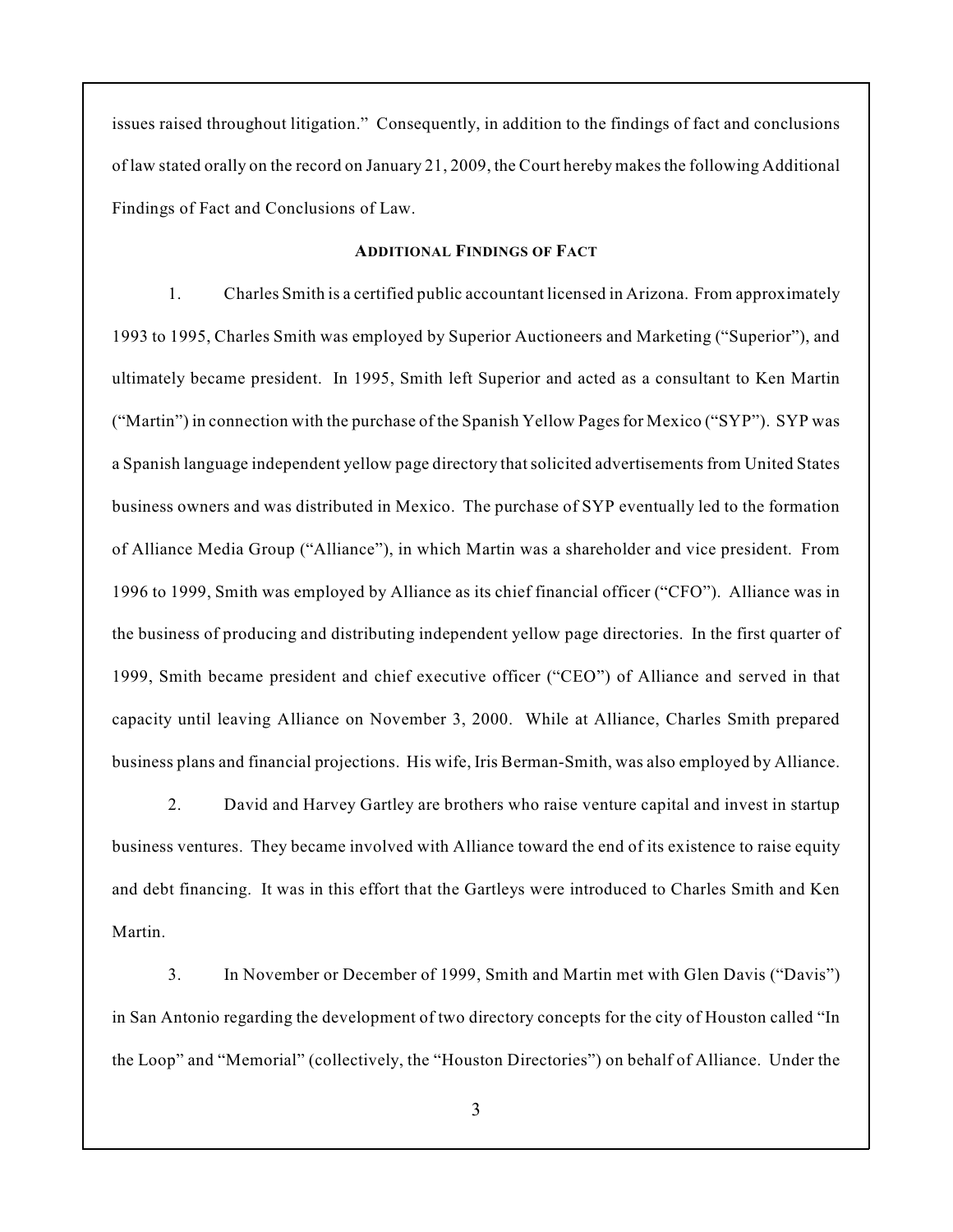concept, two yellow page style directories would be produced and distributed. Local businesses in Houston, Texas would purchase advertising spots in the directories. Smith, Martin, and Davis believed the product would compete with other yellow page directories by offering advertising at cheaper rates and focusing on smaller, local businesses.

4. In January of 2000, Smith, Martin, and Davis presented the concept to the board of Alliance and received authorization to develop the directory products. They estimated the amount of capital needed to finance the endeavor would be approximately \$1.9 million. This amount was anticipated to come from Alliance and other investors. Under the "In the Loop" and "Memorial" directory business concepts, it was necessary to receive payment for advertising before the directories were produced and distributed because once they were distributed, the completed product would be in circulation, and the company no longer had control or leverage over the advertisers to collect payment. The directory industry typically offered the option of a one-third down payment and the remaining payments spread over a twelve-month period of time. Alliance remained committed to the Houston Directories concept until July, 2000.

5. Alliance had numerous cash flow problems and ultimately filed for relief under the Bankruptcy Code on March 8, 2001(Case No. 01-51118). The filing occurred because of a federal tax lien that arose from a \$428,000 debt for unpaid payroll taxes, the nonpayment of which occurred between 1998 and 2000. As either CFO, president, or CEO of Alliance during that time period, Charles Smith reviewed company financial statements on a regular basis and knew these taxes were outstanding. Despite this, Smith failed to pay the outstanding taxes, penalties, and interest in the course of his employment at Alliance.

6. At a board meeting of Alliance held on July 11, 2000, Earl Mix ("Mix") was elected to replace Smith as president and CEO. Mix was hired because the board of directors was not satisfied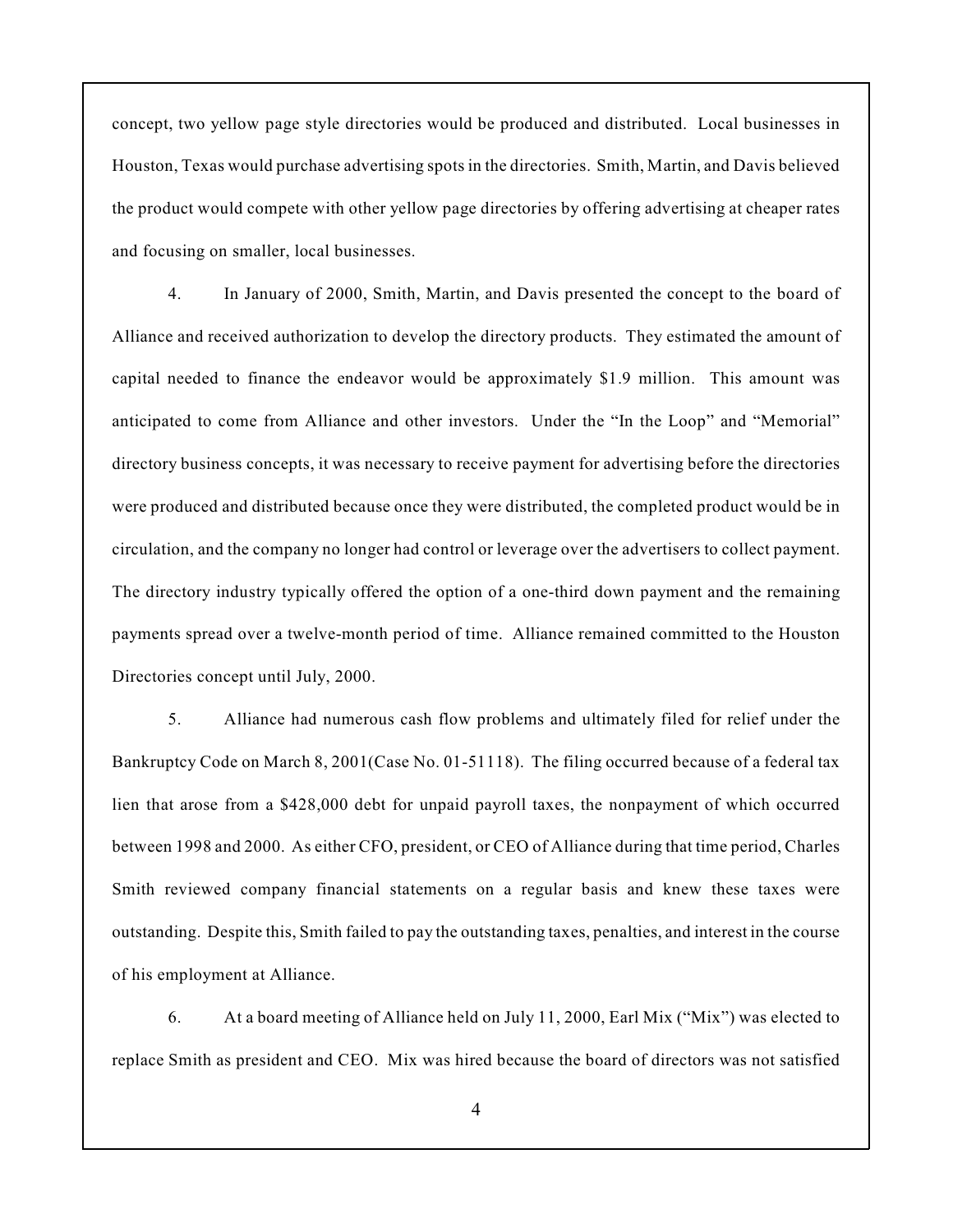with Smith's operation of Alliance. In August, 2000, Smith and Mix knew that Alliance's equity value was zero and that the company was insolvent. Looking for ways to save money at Alliance, Mix was not interested in financing the Houston Directories. Ken Martin and Iris Berman-Smith were terminated from their employment with the company at this meeting.

7. Before Mix was hired at Alliance, Smith and Martin managed the SYP accounts on behalf of the company and exerted management and oversight controls over the Houston Directories. At some point Smith and Martin conceived the idea to purchase the SYP and Houston Directories from Alliance. Although Martin was terminated from Alliance at the July 11, 2000 board meeting, he and Mix came to an agreement where Martin would take responsibility for the business development of the Houston Directories until he could find financing to purchase the directories. On October 5, 2000, Martin formed "Mediacom L.L.C." ("Mediacom") to acquire the "In the Loop," "Memorial," and SYP directories from Alliance. In October, 2000, an agreement was reached whereby Mediacom was to purchase all accounts relating to the Houston Directories and SYP from Alliance. Under the deal, Mediacom would pay \$960,000 for the Houston Directories and SYP, with \$265,000 being the down payment. Charles Smith resigned from Alliance on November 3, 2000, and began to work with Ken Martin to help get Mediacom in business. Smith was the brains of this startup. He developed cash flow projections, budgets, and other financial documents for Mediacom. Smith was also responsible for attending meetings and communicating with potential investors and lenders and in negotiating arrangements with vendors.

8. In November, 2000, Smith and Martin prepared a "Mediacom L.L.C. Executive Summary" (the "Executive Summary"). It was intended to be circulated to potential lenders and investors in order to educate them about the business concept and induce them to invest in or lend to the company. Smith was listed as a "Managing Member" in the document. The Executive Summary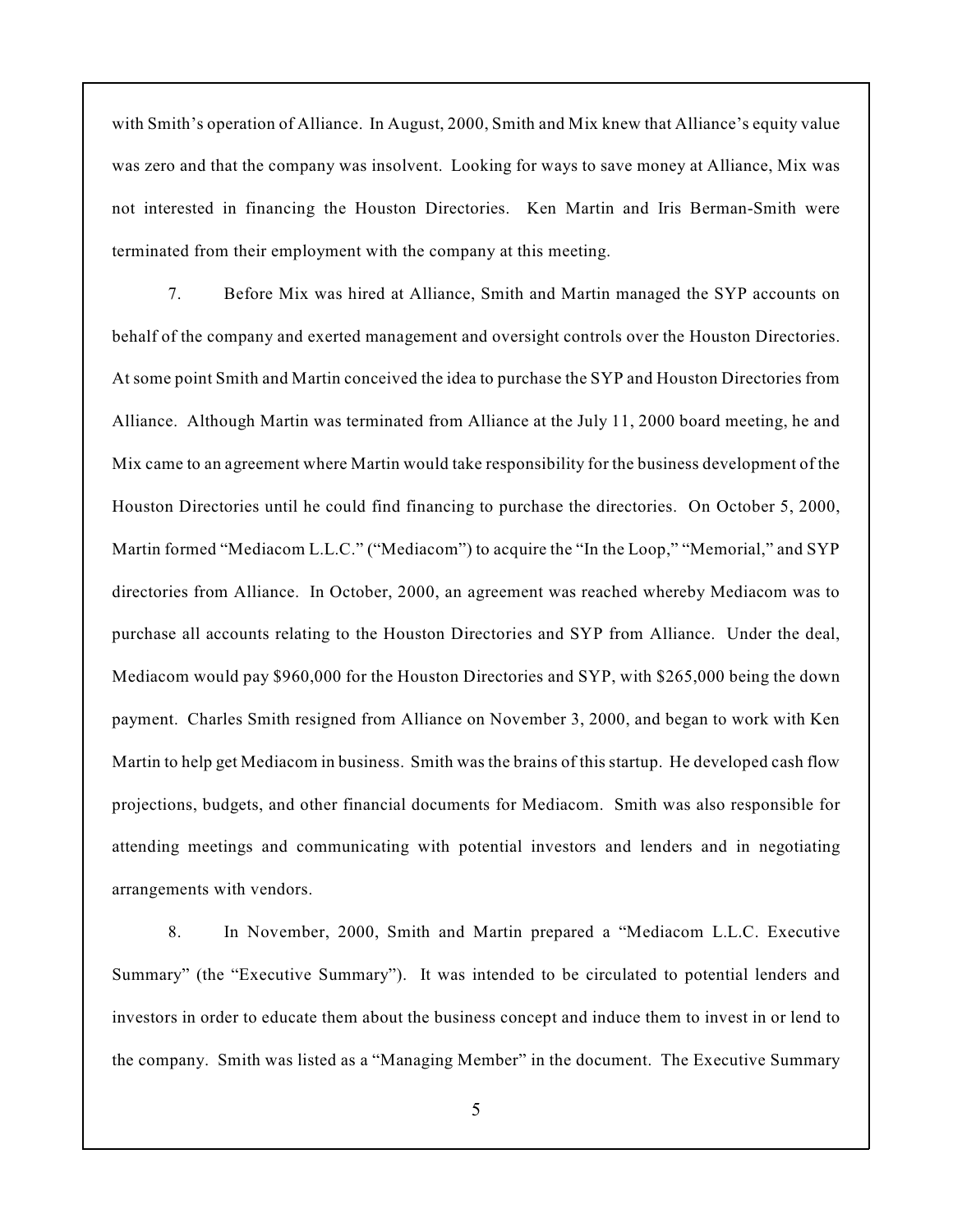contained financial projections for Mediacom that were prepared by Smith, including a prediction that Mediacom's growth strategy would result in annual sales revenues of over \$16 million by fiscal year end 2003. Smith represented that he achieved \$14 million in sales and a corresponding  $EBITDA<sup>1</sup>$  of 25% at Alliance. The Executive Summary further projected Mediacom's gross margins in excess of 49%, and an annual EBITDA of \$4.772 million would be achieved by fiscal year 2003. In the yellow page directory business, these figures represented a company with stable cash flow. The bulk of the projected revenues for Mediacom, however, were estimated from the outstanding receivables of Alliance in existence at the time the Executive Summary was created. The document projected an 85% collection rate on accounts receivable and represented the industry standard for collection to be 85% to 95%. In reality, the collection rate was closer to 60%, and the industry average was well below 85% to 95%. As CFO, president, and CEO, Smith knew the true collection rates in the industry were far below what he represented them to be, and he inflated these figures to induce participation in the venture from potential investors and lenders.

9. The Executive Summary did not disclose that: (1) Alliance had \$428,000 of unpaid payroll taxes; (2) a federal tax lien was placed on the company's assets; and (3) Mediacom's purchase of assets from Alliance would be subject to the IRS lien. The nonpayment of payroll taxes would have been a red flag and would have frightened away any investor or lender. The payroll taxes continued to go unpaid in 2001 while Smith was in control of Mediacom. Smith knew the outstanding payroll tax liability would be an issue for any potential investor and omitted this information to obtain investors and lenders for Mediacom.

Earnings before interest, taxes, depreciation, and amortization. <sup>1</sup>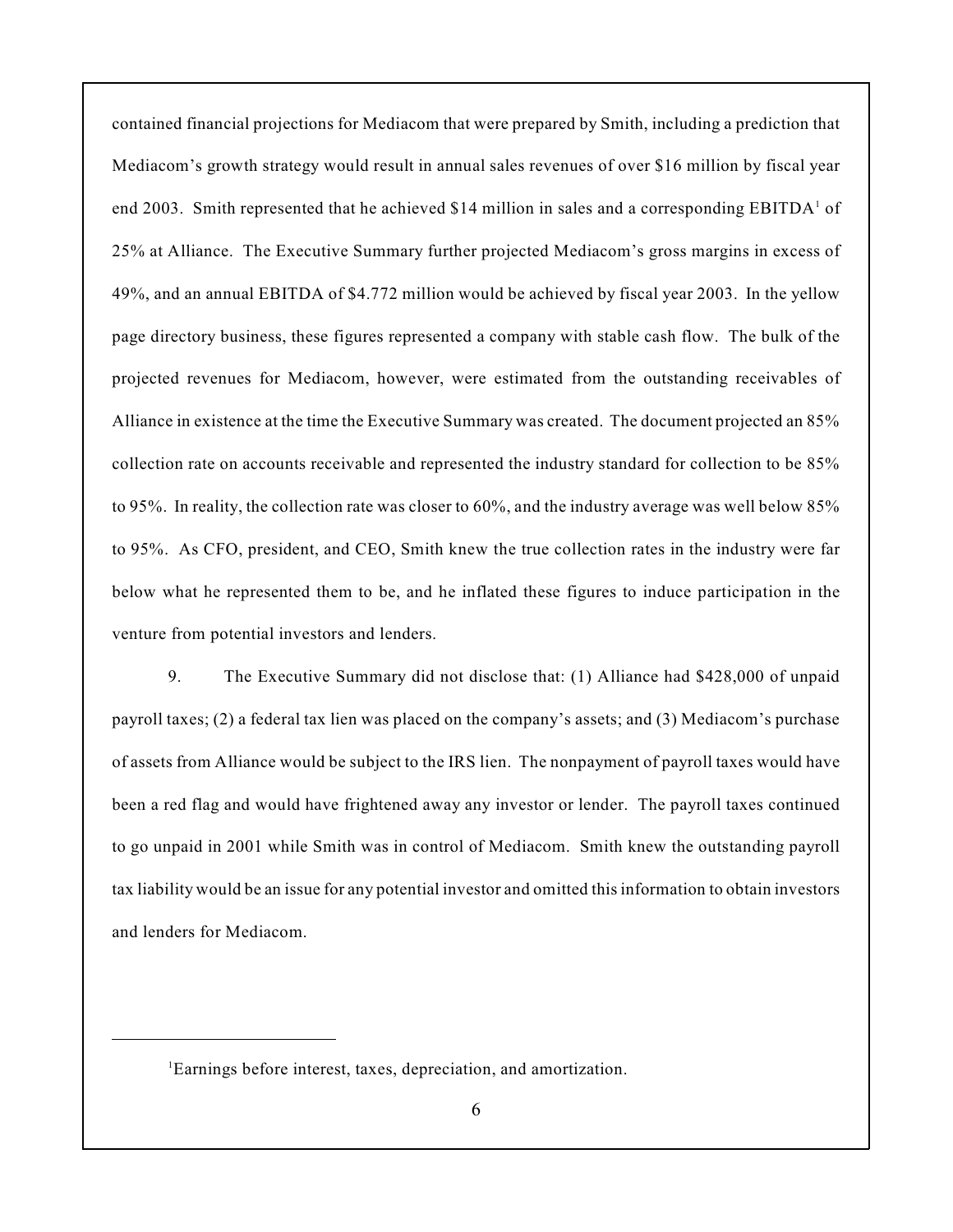10. In November, 2000, Smith prepared a "Statement of Net Worth" dated October 31, 2000. This document stated that his total assets of \$2,594,905 included ownership of 1,923,435 common shares of Alliance stock worth a total of \$1,538,748. Smith based this figure on an offer by Ticonderoga Capital to purchase stock in Alliance, which occurred approximately one year prior to the creation of the document. When the Statement of Net Worth was created, Smith knew of the financial difficulties facing Alliance and that the estimate was overstated. He knew as early as August, 2000 that Alliance was insolvent and had no equity value. He included the figure in the document in order to inflate the value of his net worth to potential investors and lenders to Mediacom.

The Statement of Net Worth represented that Smith had cash assets of \$318,000. In December, 2000, Smith used this cash to fund the "Iris Berman-Smith Family Limited Partnership" (the "Smith LP"). The partners were Iris Berman-Smith, the Smiths' two children, and "CIAC, L.L.C.," which was a company created and run by Charles Smith to serve as the general partner of Smith LP. Smith set up Smith LP in an effort to protect this money from the contingent liabilities to which he was exposed at the time. The Statement of Net Worth did not disclose \$694,000 in existing personal guaranties executed on behalf of Alliance. Smith's guaranties consisted of \$500,000 to Transcontinental Printing, \$101,000 to Citi Corp Vendor Finance, Inc., \$33,000 to Fleet Business Credit, L.L.C., \$35,000 to Sterling Bank, and \$25,000 to Tony Karam. Charles Smith was aware of all of these guaranties at the time he left Alliance on November 3, 2000. He failed to include them in his Statement of Net Worth in order to inflate his personal net worth.

11. In order to obtain institutional financing, Smith and Martin met with Pat Rutledge ("Rutledge"), Senior Vice President of Sterling Bank ("Sterling"), a number of times. Smith developed financial projections for Mediacom to give to Rutledge to qualify for loan funding. In October, 2000, Sterling indicated its willingness to fund a \$225,000 loan so that Mediacom could acquire the Houston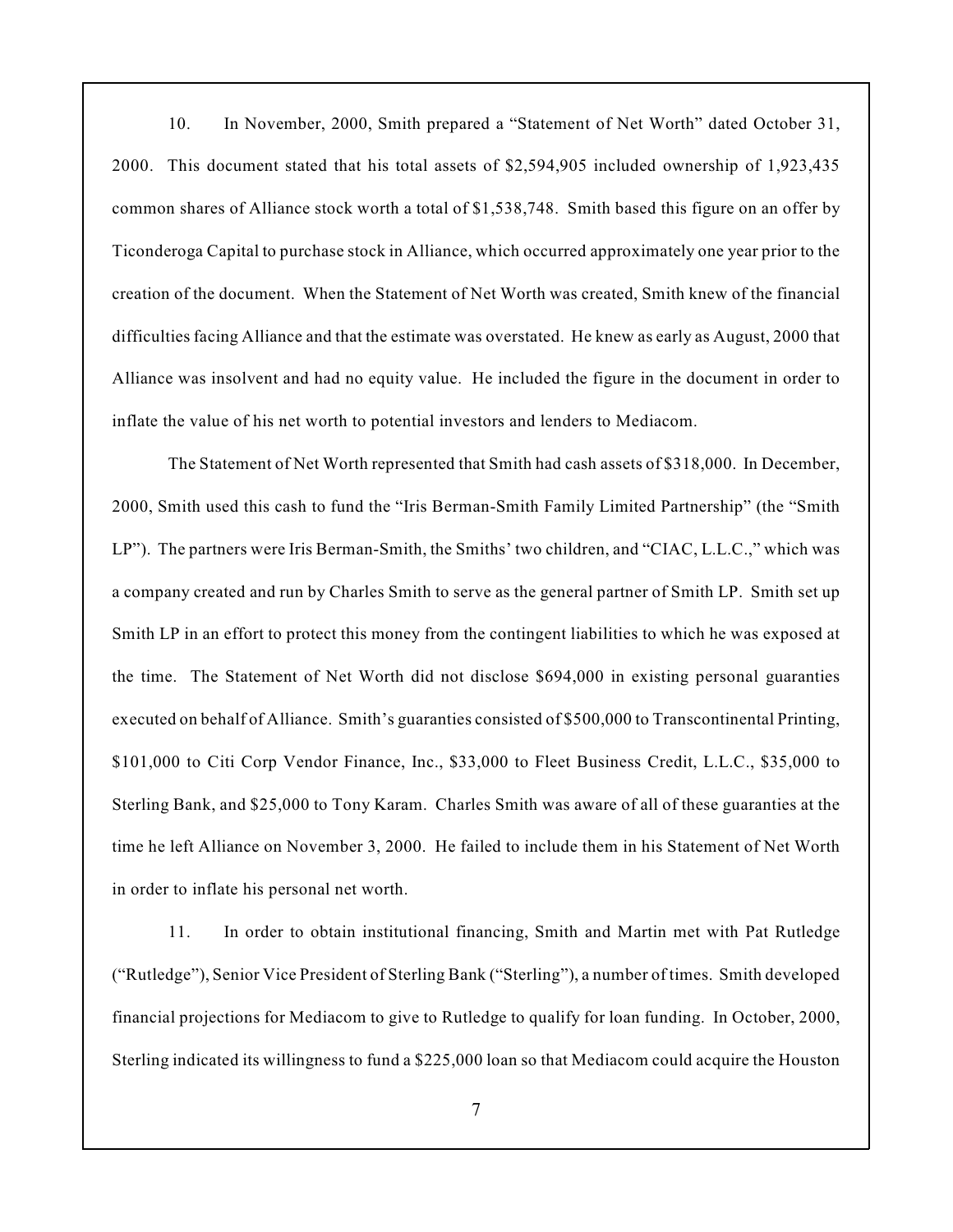Directories from Alliance. On November 13, 2000, Charles Smith met with Rutledge in connection with his application for a \$600,000 loan, in addition to the \$225,000 which Sterling had previously committed to lend.

12. In December, 2000, Smith authored and tendered a document titled "Compiled Financial Statements for Mediacom" that covered December 31, 2000 through May 31, 2001. This included "Mediacom, L.L.C. Projected Statement of Revenues and Expenses" for Fiscal Year End April 30, 2001, and "Mediacom, L.L.C. Projected Statement of Revenues and Expenses" for Fiscal Year End April 30, 2002 (collectively, the "Mediacom Projections"). In connection with Smith's application for the Sterling loan, he provided Rutledge with the Executive Summary, Statement of Net Worth, and Mediacom Projections. Smith authored numerous sets of these financial projections and distributed them to potential lenders. He intended that these documents be relied upon by Sterling in deciding whether to lend additional funds to Mediacom. The Mediacom Projections contained misrepresentations. "Directory Revenues" for "Fiscal Year End 2001" were listed at \$2,242,140, even though Smith knew that only \$263,000 had actually been collected, and the remainder of the Directory Revenues represented uncollected money on outstanding contracts. Smith failed to disclose that only 15% of the Directory Revenues had actually been collected and did not reveal that the industry standard collection rate on accounts receivable was approximately 60%. The Mediacom Projections showed a cumulative loss for Mediacom as of December 31, 2000, of \$22,850. The historical statements of Mediacom, however, reflected a cumulative loss of \$265,000 for Mediacom through that date. Through his course of dealing with Rutledge, Smith did not discuss the terms of collections of the accounts receivable for Mediacom, he did not reveal any outstanding payroll tax obligations or liens, and he falsely represented Mediacom's finances. Smith intended to deceive Sterling with these figures to induce the bank to extend credit to Mediacom.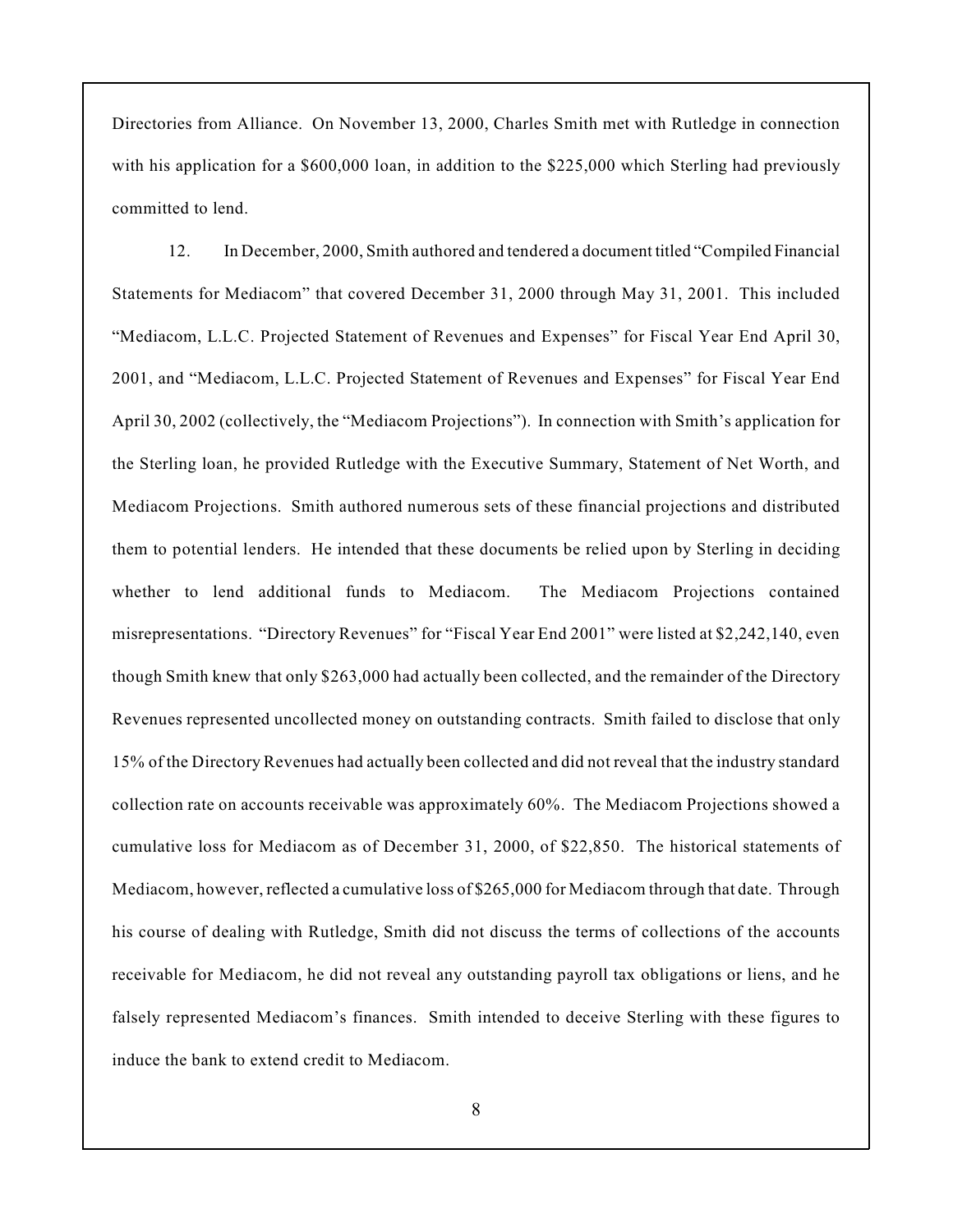13. Loan proceeds from Sterling were not to be the sole source of financing for Mediacom. At the same time Smith and Martin were in the process of obtaining institutional loans from Sterling, they approached GTP Financial ("GTP") and David Penny ("Penny") for additional "hard money" financing. Smith and Martin provided these lenders with copies of the Executive Summary, Statement of Net Worth, and Mediacom Projections. In addition to their efforts to acquire institutional financing for Mediacom, Smith and Martin approached Harvey and David Gartley to secure an investment in Mediacom and locate additional investors and lenders. In November and December, 2000, Charles Smith and Ken Martin met with Harvey and David Gartley a number of times at the Gartleys' office. Smith educated the Gartleys about the telephone directory business because the Gartleys had no prior experience in that industry. Among other things, this information included costs for offices, employees, sales, administrative expenses, publishing costs, production prior to publishing, and distribution. Smith represented that he had been successful in achieving good results for his part of the business while at Alliance and that, with a personnel change in the sales manager position, Mediacom would not suffer the financial problems that plagued Alliance.

14. Smith provided the Gartleys with copies of the Mediacom Projections, the Executive Summary, and the Statement of Net Worth. These documents contained numerous material misrepresentations about Mediacom's finances and Smith's personal finances. As part of the startup plan, Smith represented that Mediacom was to acquire assets from Alliance using financing from various sources. Smith and Martin represented that they obtained a \$225,000 loan commitment from Sterling that was personally guaranteed by Ken Martin. Smith told the Gartleys that he had been working with Pat Rutledge from Sterling on an additional line of credit and that they would each need to prepare a financial statement to provide to Sterling in the same format as the Statement of Net Worth prepared by Smith.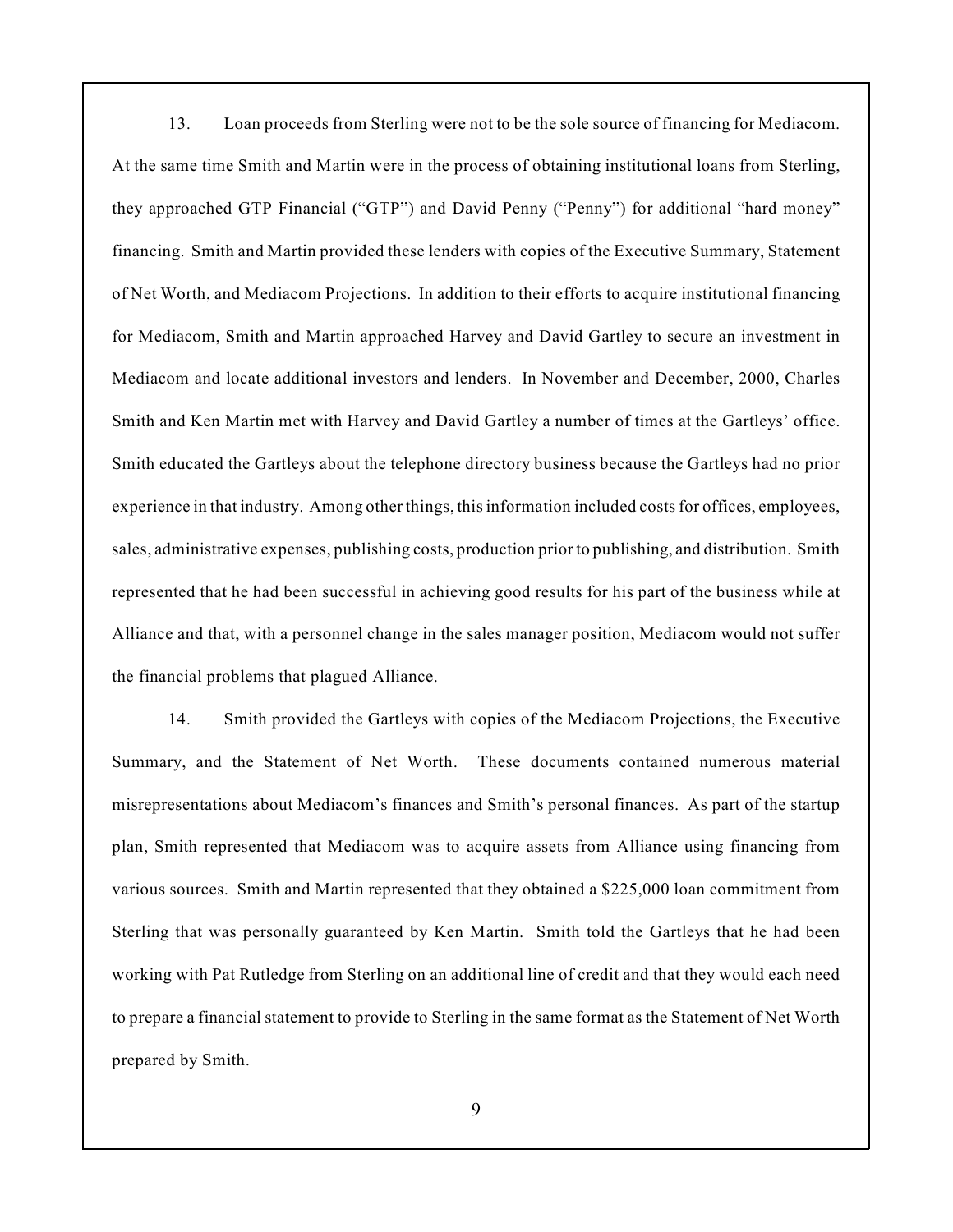15. In December, 2000, before the Gartleys agreed to become members of Mediacom, Smith and Martin made representations about the operation of the business on which the Gartleys relied. First, they agreed that the company would run credit checks on all advertisers who sought credit of \$3,000 or more. This was important to the Gartleys because it affected the collection of receivables. Smith represented that during his management of Alliance, the average bad debt rate was about 15%, and that it did not make financial sense to credit-check advertisers seeking less than \$3,000 in credit on ads. Ultimately, no credit checks were ever performed on any advertisers by Mediacom. The Gartleys would not have invested in Mediacom if Smith had not agreed to credit-check advertisers. Second, Smith and Martin would be allowed \$10,000 per month in compensation from Mediacom, but only in months where the company's current bills were paid and there was excess cash to fund payments to Smith and Martin. According to their representations, if these conditions to compensation were not met, then Smith or Martin would not receive payment during that particular month. Smith and Martin paid themselves a total of \$36,000 in March, 2001 in violation of this agreement. Third, Smith and Martin represented that it would be company policy at Mediacom to collect at least 20% down payment from advertisers and collect the balance at publication. Fourth, Smith represented that he would follow his projected use of the Mediacom proceeds set forth in the Executive Summary in order to pay for the products and services necessary to make Mediacom profitable. Martin represented to the Gartleys that he and Smith had already invested roughly \$100,000 into Mediacom. They requested that the Gartleys contribute \$25,000 to become investors. The men agreed that the total initial investment of \$125,000 between the four of them would be repaid pro rata, and if interest were ever to be repaid on the amounts, it would also be done pro rata. The Gartleys relied upon these representations and would not have otherwise invested in Mediacom.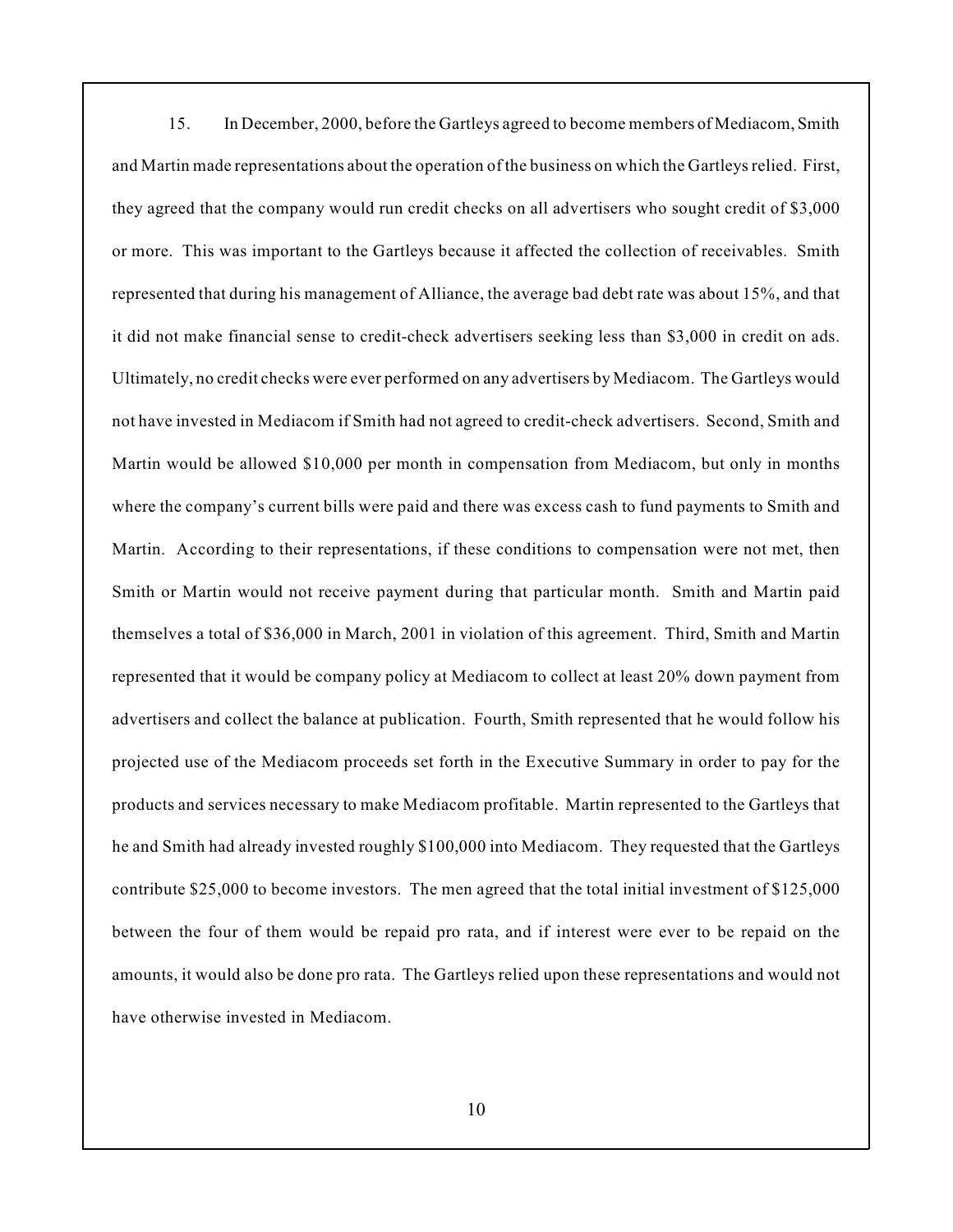16. The Gartleys submitted an offer to become members of Mediacom and received a combined membership interest of 50% when Mediacom accepted the offer at its initial meeting on December 27, 2000. The Executive Summary, Statement of Net Worth, and Mediacom Projections were provided by Smith as an inducement to invest in Mediacom and make cash advances and loans for payroll, printing, rent, and other business obligations. The Gartleys relied on these documents to their detriment by investing in the company and advancing funds. But for the false and misleading information presented by Smith, the Gartleys would not have gotten involved with Mediacom. The Gartleys relied on Smith's representations contained in the Mediacom Projections, Executive Summary, and Statement of Net Worth in deciding to invest in Mediacom.

17. If Smith had provided the Gartleys with an accurate Statement of Net Worth, it would have shown a marginal net worth, and the Gartleys would not have participated in the Mediacom venture. To the extent there was going to be a need for cash by Mediacom before the loans were funded, the Gartleys relied on Smith's representation that he was financially able to provide funds from his liquid assets and represented net worth in excess of \$2.3 million. The Gartleys further relied upon Smith's representation of the value of his stock in Alliance as an indicator of his ability to successfully run a business of this type. They would not have partnered with a person whose personal financial statement did not show financial stability and the ability to provide funding to Mediacom. Additionally, if the Gartleys knew that Alliance was insolvent in December, 2000, they would not have participated in the Mediacom venture with Smith and Martin.

18. The Gartleys would never have invested with Mediacom or Smith had they known of the existing unpaid payroll taxes or the federal tax lien. In fact, at no point in discussions with the Gartleys prior to their investment, or any of the lenders for that matter, did Smith disclose the payroll tax issues that Mediacom inherited from Alliance. Additionally, if the Gartleys were told the true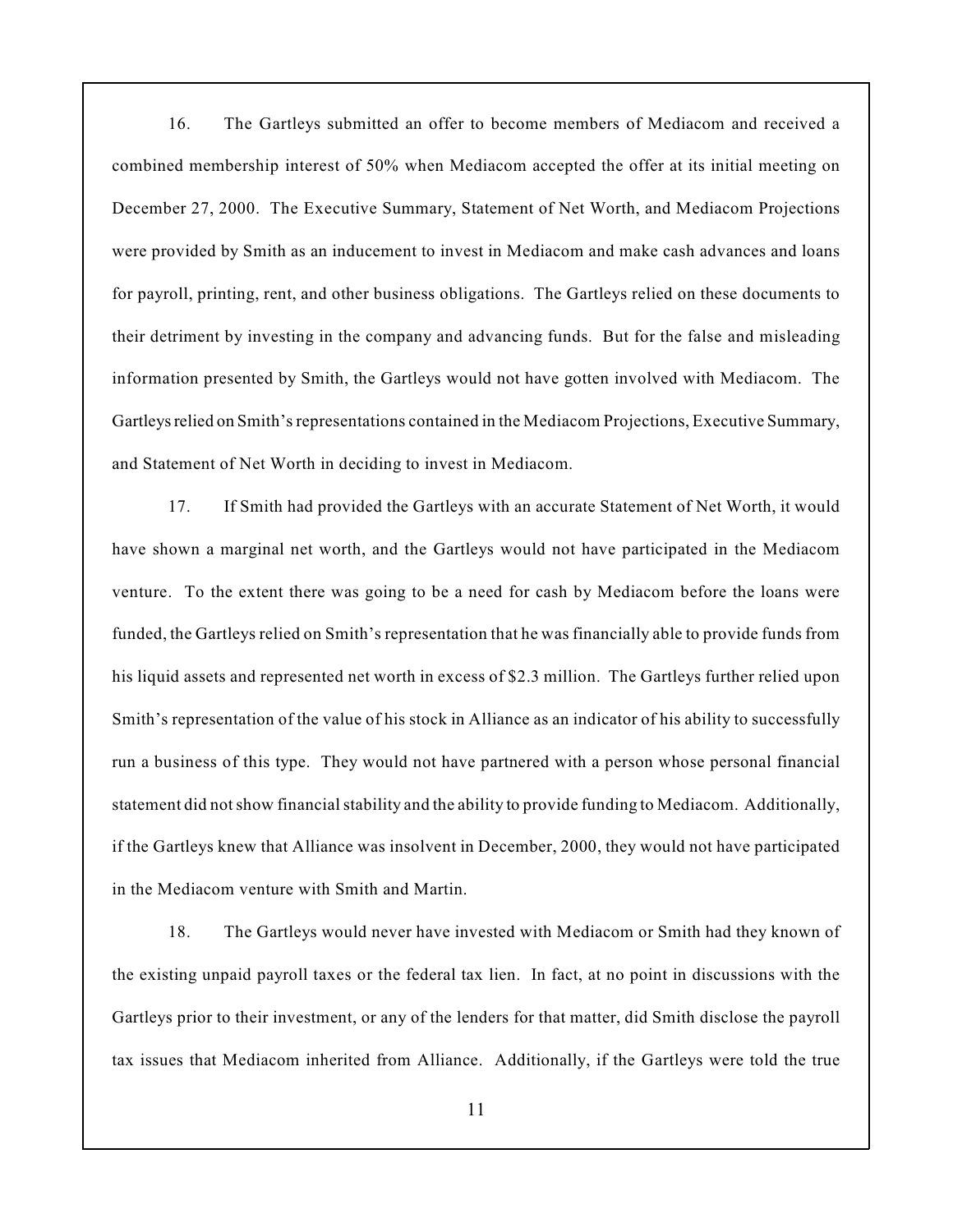collection rate of the accounts receivable was around 60%, as opposed to the 85% to 95% Smith represented, they would have been less likely to invest. If they knew the Directory Revenues of \$2,242,140 were based on this inflated collection rate and only \$263,000 had actually been collected, they would not have gotten involved. Further, the cumulative loss of \$265,000 that was represented at only \$22,850 through December 31, 2000, was a material misrepresentation. As outsiders who had a prior business relationship with Smith but no experience in the directory business, it was reasonable for the Gartleys to rely on Smith's representations in the documents he provided to them. There were no red flags that would have rendered their reliance unreasonable.

19. Between the efforts of Smith, Martin, and the Gartleys, a total amount of \$1.9 million was raised to fund the startup of Mediacom from Sterling, GTP, and Penny (collectively, the "Lenders"). Sterling lent a total of \$825,000, GTP lent \$675,000, and Penny lent \$400,000. These loans were obtained based on the financial information that was prepared by Charles Smith and provided to the Lenders. Without the Mediacom Projections, Executive Summary, and Statement of Net Worth, the Lenders would not have agreed to provide funding.

20. From November, 2000 through April, 2001, the Gartleys were induced to guarantee indebtedness to be advanced to Mediacom by Sterling, GTP, and Penny. In addition to the Executive Summary, Statement of Net Worth, and Mediacom Projections, Smith provided the Gartleys with "Sterling Credit Approval Projections" dated February 22, 2001, and March 1, 2001. Those included Mediacom Revenue and Expense Reports; statements of receivables for "Houston in the Loop" and SYP dated February 28, 2001; Aging Reports; and individual statements of net worth of Smith and Martin (cumulatively referred to as the "Financial Reports"). At the time the Financial Reports were given to the Gartleys, Smith represented that the information was true and correct; however, the Financial Reports contained materially false representations beyond those in the Executive Summary,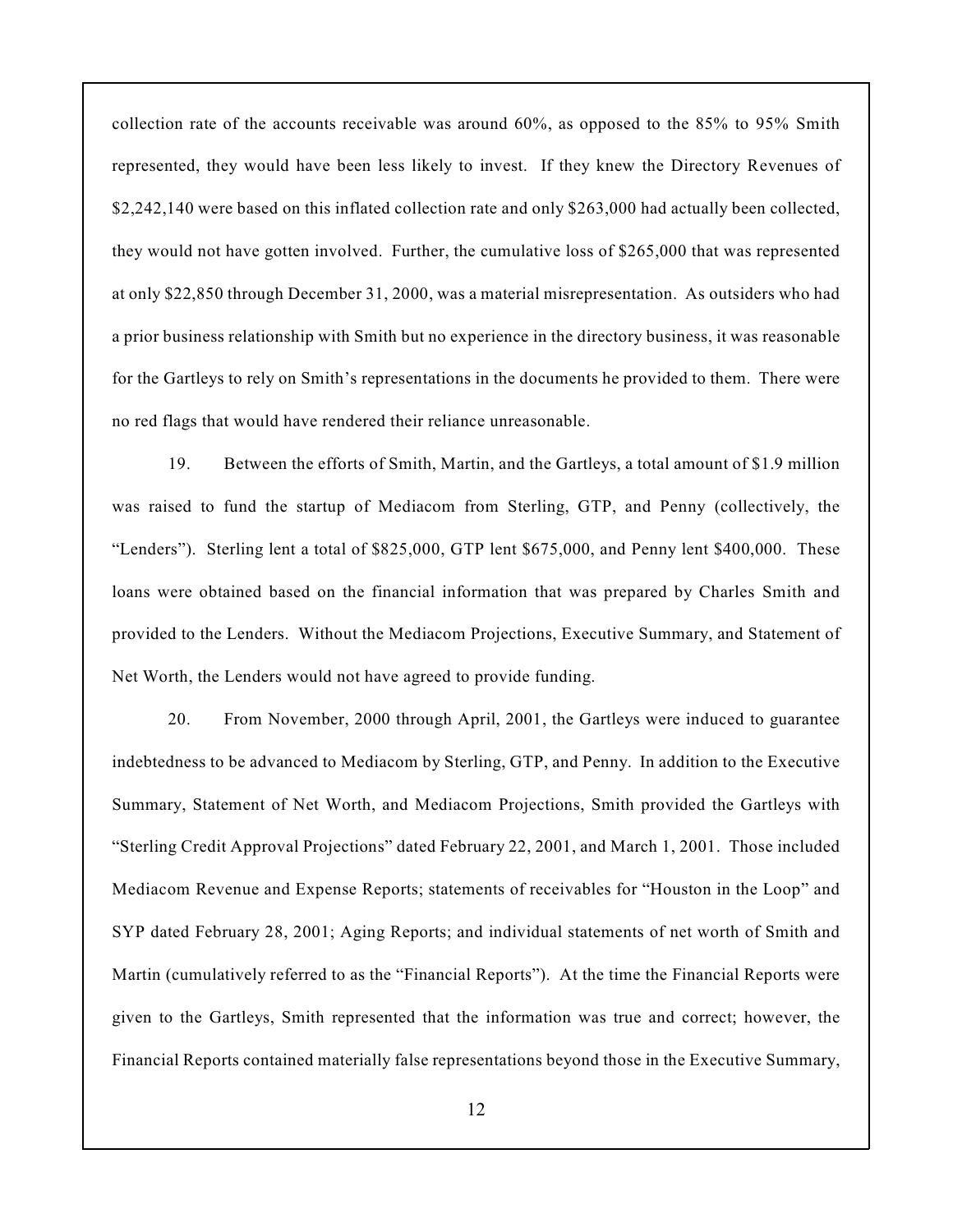Statement of Net Worth, and Mediacom Projections. The Financial Reports were based on a collection rate which exceeded the rates known by Smith to be historically accurate. In particular, the projections by Smith anticipated accounts receivable collections at a rate of approximately 85% to 90%. Smith knew from his past experience as president, CFO, and CEO of Alliance from 1998 to 2000 that the collection rates were approximately 60% after offering substantial discounts to advertisers.

21. The Executive Summary, Statement of Net Worth, Mediacom Projections, and Financial Reports were specifically relied upon by the Gartleys when they guaranteed loans by Sterling to Mediacom in the original amounts of \$225,000 in February, 2001 and \$600,000 on March 1, 2001; loans by GTP amounting to \$675,000; and loans by Penny totaling \$400,000. But for the misrepresentations made by Smith within the Executive Summary, Statement of Net Worth, Mediacom Projections, and Financial Reports, Harvey and David Gartley would not have invested in Mediacom or personally guaranteed those loans.

22. After Mediacom was formed, Ken Martin and H  $\&$  D Associates, a general partnership of the Gartleys, were listed on the minutes of the initial members meeting as the sole initial members. Martin was listed as president and manager and Harvey Gartley was listed as treasurer and manager. Smith was not listed as an owner or a manager on the books of Mediacom because of a non-competition agreement that he had with Alliance. Smith's employee salary was paid to his wife, Iris Berman-Smith, in an attempt to avoid the non-compete agreement with Alliance. She did not work for Mediacom, although she had previously worked for Alliance. Iris Berman-Smith made no representations to the Gartleys.

23. Although Smith was not listed on the certificate of formation as a manager or president of Mediacom, he ran the business. He promoted the business and was in charge of its internal operations. He delegated sales operations to Ken Martin, who was listed as president and signed most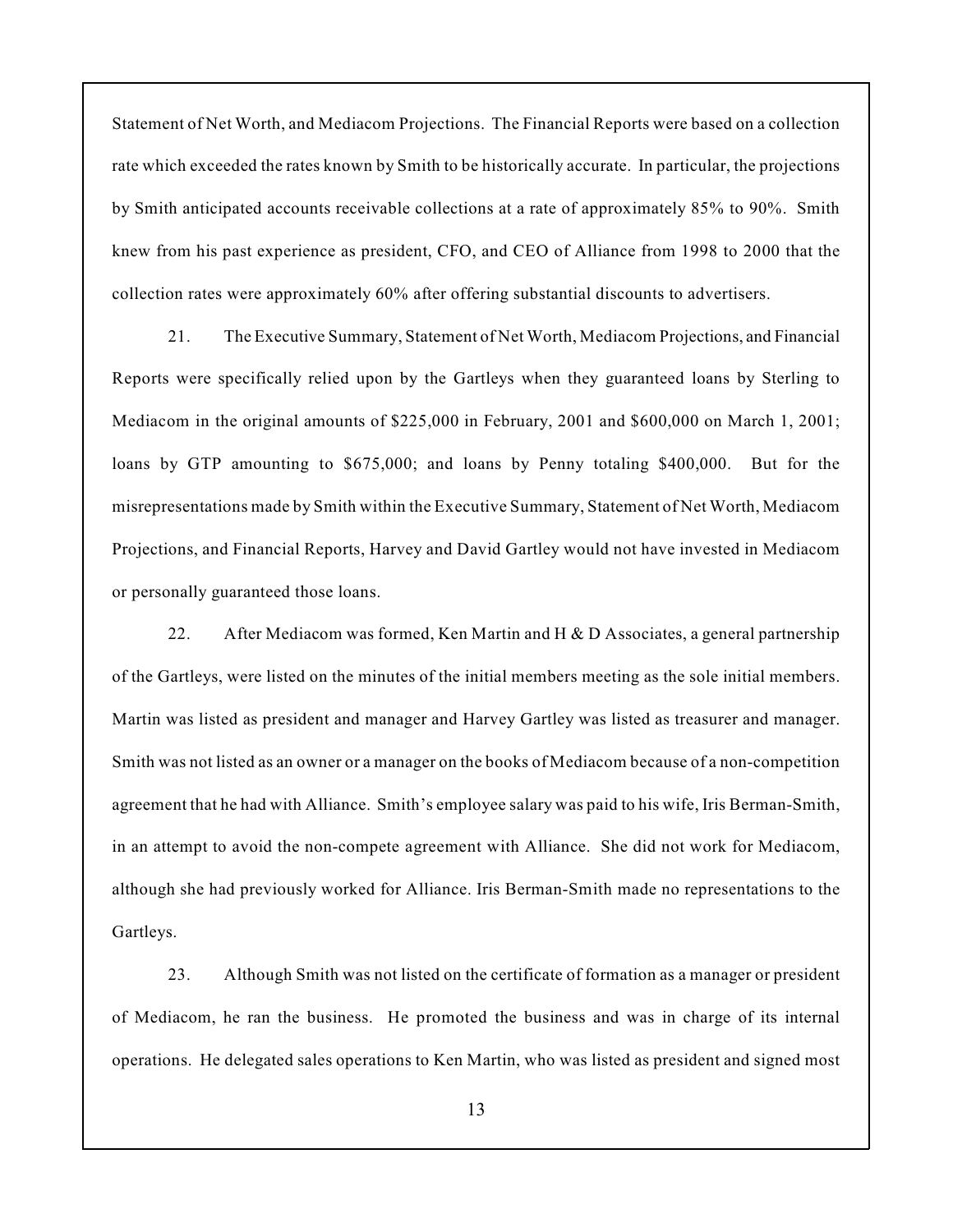of the checks, but Smith was in control. Checks were signed in blank by Martin and later filled in at the direction of Smith. Smith was in charge of making sure the bills and payroll taxes were paid. This was not done in many instances. Mediacom was undercapitalized, and its numbers were off. During the Mediacom business year 2001, there were numerous delays in production of the directories.

24. Mediacom hired a company called "Paychex" in November, 2000 to handle the payment of payroll taxes. In December, 2000, Paychex notified Mediacom that payroll taxes were not being paid, and sent a request for additional monies for payroll taxes. In fact, Mediacom reached a payout agreement with Paychex for \$38,500 in December, 2000 for the reimbursement of payroll tax payments by Paychex to the IRS for Mediacom's fourth quarter payroll taxes in 2000. Paychex had an ongoing dialogue with Mediacom between January and March, 2001 regarding the payment of the withholding taxes. In January, February, April, and May of 2001, Mediacom did not pay any payroll taxes. Smith knew that payroll taxes were unpaid and did not disclose that fact to the Gartleys or the Lenders. Smith prepared updated financial projections and historical information for Mediacom in May, 2001. This was the first document prepared by Smith that reflected an outstanding liability for the nonpayment of payroll taxes. This disclosure occurred after the Gartleys committed to invest and Mediacom received loans from the Lenders, and after the Gartleys executed personal guaranties on loans and financing totaling approximately \$1.9 million. Charles Smith failed to pay these payroll taxes and disclose their nonpayment to the Gartleys and the Lenders. In financial projections prepared by Smith in May, 2001, Smith disclosed the unpaid payroll taxes only under "Other Accrued Liabilities" and did not otherwise bring these liabilities to the attention of any investor or lender.

25. Between April and May, 2001, "In the Loop" and "Memorial" were submitted to the publisher and printed. By June and July of 2001, Mediacom distributed some of the directories and was receiving revenue. Many of the directories, however, were not actually distributed. Approximately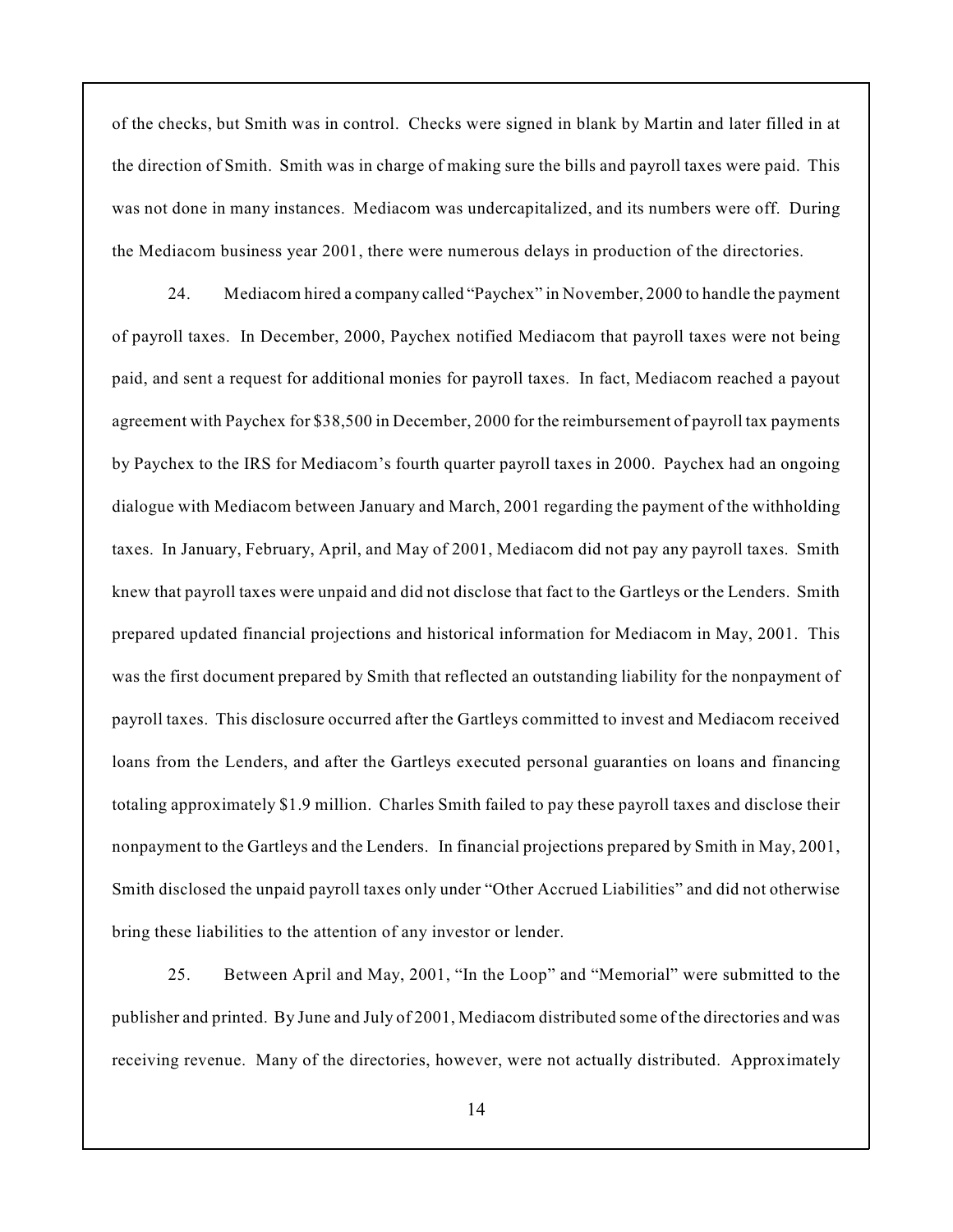5,000 "In the Loop" and "Memorial" directories were picked up and distributed, but thousands more were not picked up or distributed because the printer was not paid and refused to release the printed directories from its possession. The Gartleys were not aware of this until after they gained control of Mediacom.

26. Between March, 2001 and September, 2001, Smith and Martin requested that the Gartleys themselves make additional loans to Mediacom in order to fund Mediacom's cash needs, including loans to satisfy payroll obligations and to print directories. Still relying on Smith and Martin's representations and materially false financial documents, the Gartleys made additional personal loans to Mediacom to be used for Mediacom's specific business purposes, as represented and agreed by Smith and Martin. In June, 2001, Charles Smith and Ken Martin approached the Gartleys and asked them to invest more money. Each of the four agreed to put an additional \$25,000 into the business. In exchange for their agreement to invest more funds, Smith and Martin agreed that going forward from June, 2001, they would not take any compensation from Mediacom. The Gartleys each wired \$25,000 to Mediacom, but Smith and Martin never paid any funds. Furthermore, despite their representations that they would not take any more compensation, Smith and Martin both took executive compensation throughout 2001.

27. In September, 2001, Martin and Smith opened a checking account for Mediacom at Frost National Bank, but did not disclose this to Harvey and David Gartley. Payroll payments and other ordinary expenses were paid from this account, but not tax deposits. Checks were drawn on this account that were not appropriate on their face. These checks included payments to Martin and Smith, classified as "Senior Management–Payroll," a payment to Edge Capital classified as a repayment of a loan to Mediacom by Smith, checks to Martin and Smith for \$2,000 each classified as "Expenses," checks for "Cash," checks payable to Kelly Wilness classified as "Expense," and amounts paid to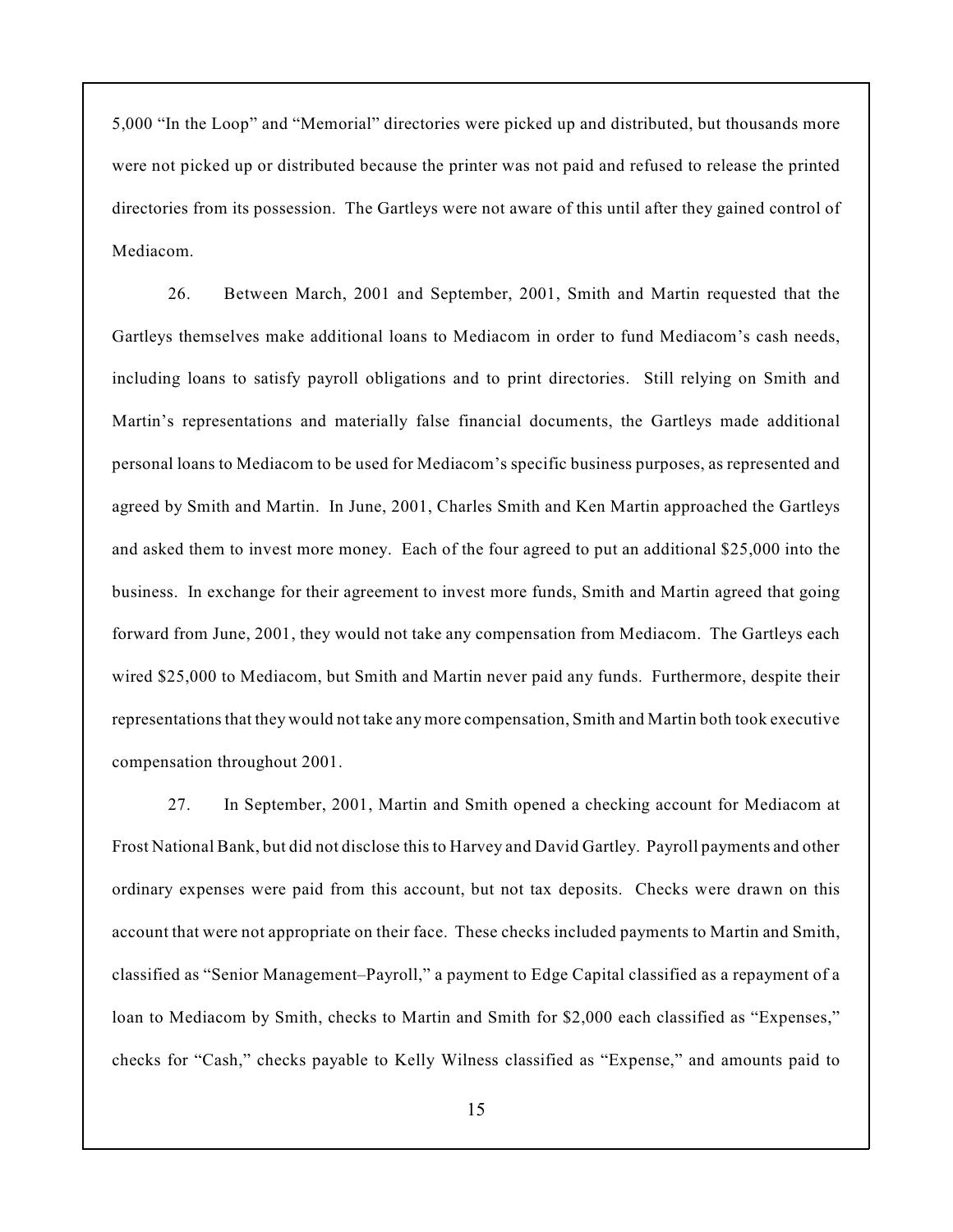Martin and Edge Capital classified as payments on "Loan from KM" and "Loan from CS." The account was created and opened by Smith without authorization, using outdated and superseded corporate records, which falsely appeared to provide Smith with authority to open accounts and sign checks on behalf of Mediacom. It was funded in circumvention of an agreement whereby GTP was to directly receive proceeds of certain receivables that had been pledged as security for GTP's loan to Mediacom. Smith's unauthorized use of Mediacom funds included at a minimum: (a) \$13,000 in checks payable to himself; (b) \$2,600 in checks payable to Edge Capital; (c) \$960 in payment of personal loans; (d) \$2,611 in cash withdrawals; (e) \$1,125 in payments to Martin's father-in-law; and (f) \$1,000 in payments to a business associate, Hector Silva. Smith also personally authorized disbursements to Martin in the amount of \$16,828 from the Frost account.

28. This unauthorized diversion of funds was discovered in October, 2001, and as a result, GTP demanded that the diverted funds be repaid immediately. Charles Smith advised the Gartleys that Mediacom did not have any funds available to repay GTP, and falsely represented that the receivable proceeds had been used by Smith for legitimate Mediacom expenses. Smith's statements were made to induce the Gartleys to contribute additional funds to satisfy half of the obligation to GTP that arose through Smith's unauthorized manipulation of GTP receivables. In reliance on Smith's misrepresentations, the Gartleys personally repaid one-half of those amounts, and Smith and Martin represented they would cover the other one-half. Instead, Smith and Martin wrote a number of Mediacom checks to GTP to cover the obligation as described above. Compounding the problem, all but one of these checks were dishonored by the bank for insufficient funds. This eventually required the Gartleys to perform on the personal guaranties of the GTP loans to Mediacom for a total payment of \$622,000.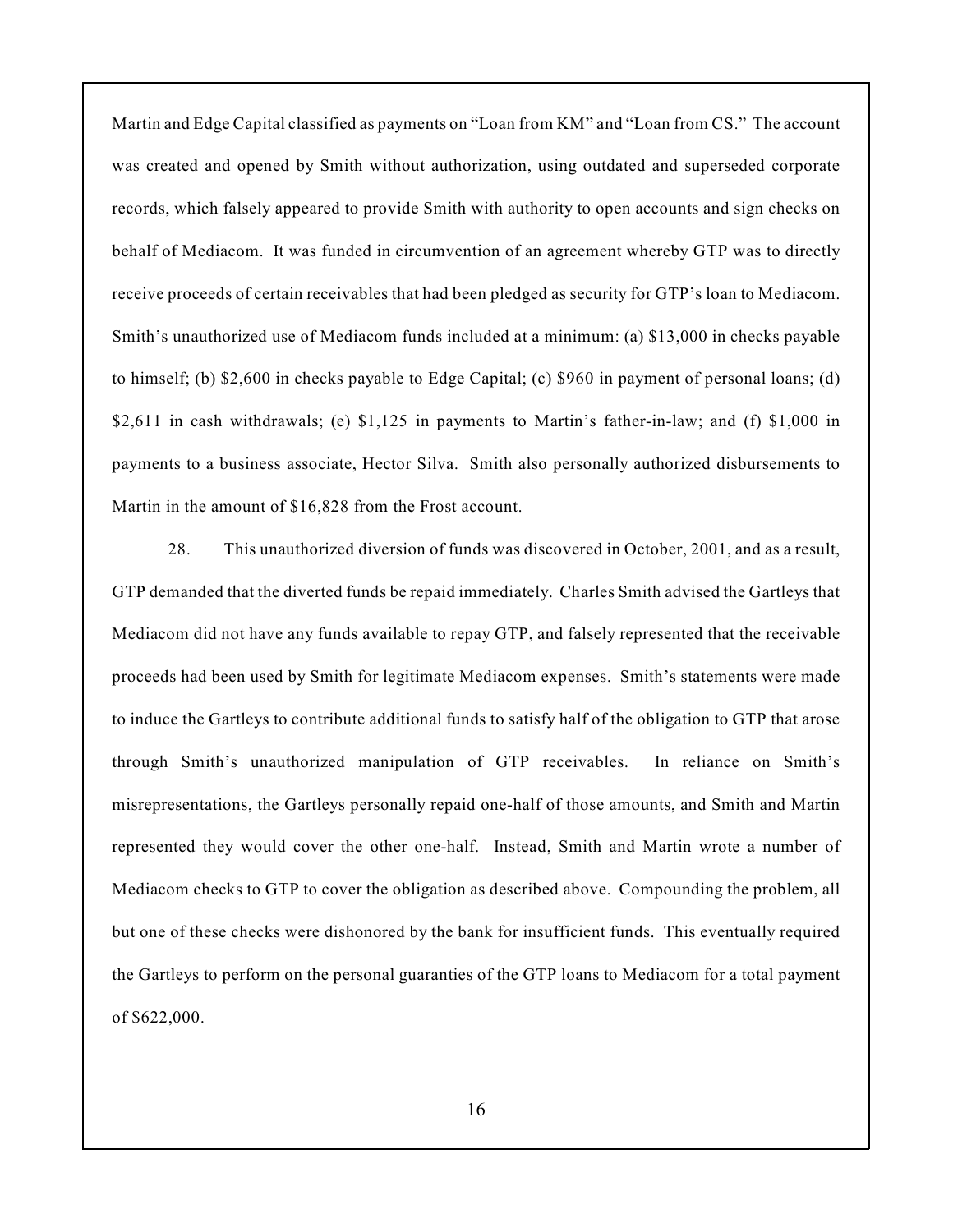29. On November 1, 2001, Mediacom was still having serious cash flow problems. The Gartleys came to believe that the problems with Mediacom were because of the management of Charles Smith and Ken Martin, and the Gartleys took total control of Mediacom. For the first time, they were able to review many of Mediacom's business records that reflected the true financial condition of the company. Thereafter, the Gartleys began to realize the extent of Smith and Martin's mismanagement and misrepresentations.

30. Among other things, it was discovered that Smith and Martin: (1) failed to timely remit payroll taxes to the federal government during 2000 and 2001; (2) failed to report and pay taxes due to the Texas Workforce Commission; (3) entered into transactions and arrangements that were neither authorized by Mediacom nor in the company's best interest; (4) paid themselves compensation for services in breach of the governing agreement; (5) opened and utilized at least one checking account, without authorization, in order to funnel improper payments from Mediacom to themselves and related persons and entities; (6) provided false and misleading financial statements and financial information to the Gartleys and others to obtain money and personal guaranties; (7) converted company funds through unauthorized payments from Mediacom to themselves as well as family members, friends, and affiliated entities, including Edge Capital and Berman-Smith; (8) diverted payments on certain receivables which were to be delivered directly to GTP, triggering the Gartleys' guaranty obligations; (9) made use of Mediacom's resources for non-company purposes, including the operation of Edge Capital; (10) maintained misleading and inaccurate books and records of Mediacom; (11) failed to make matching contributions despite representations that Smith would personally match those made by the Gartleys; (12) failed to use money advanced by the Gartleys for the purposes for which he represented it would be used; and (13) paid excessive fees for consulting work performed by friends and associates.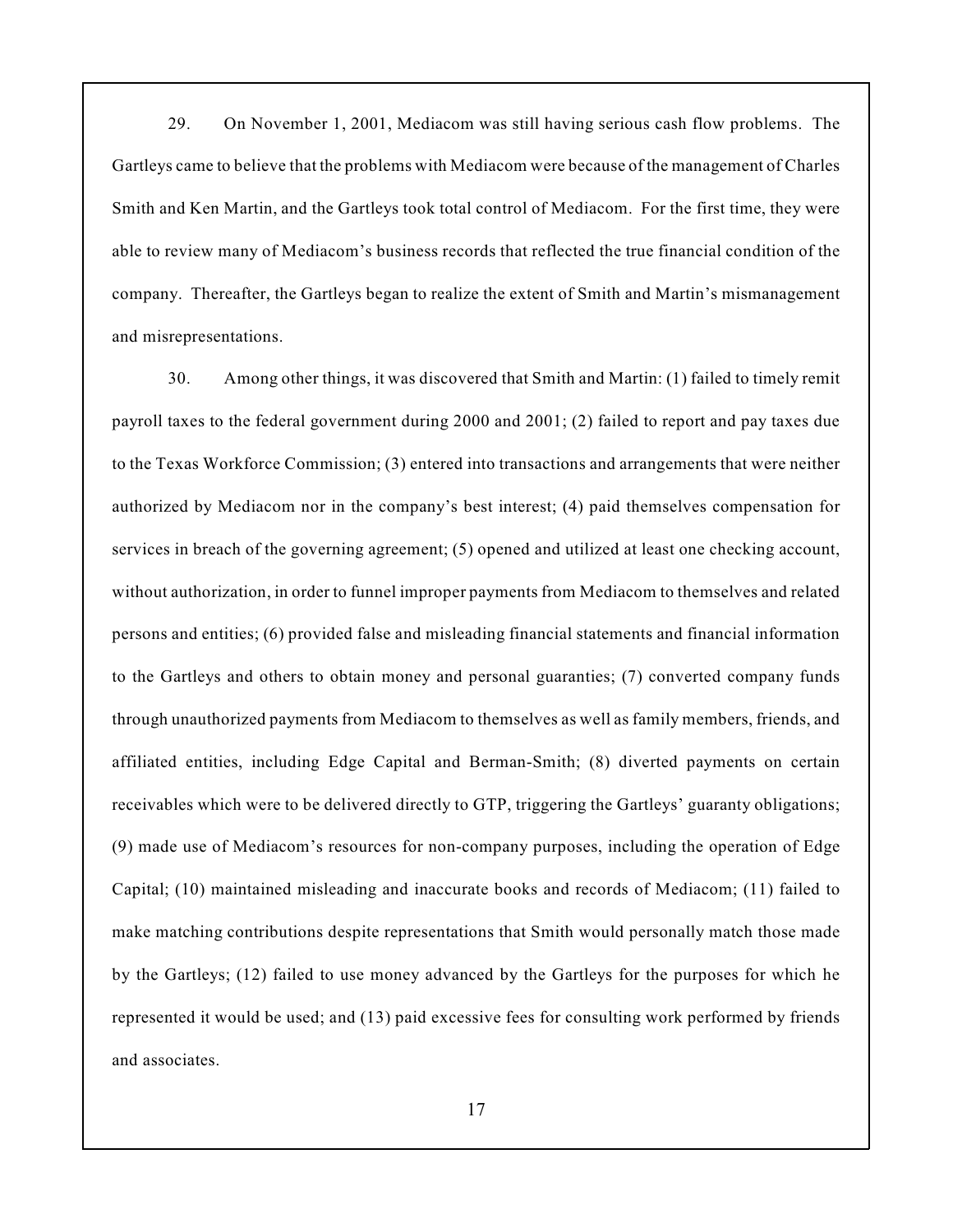31. Despite the numerous cash infusions and other efforts by the Gartleys, Mediacom was forced to cease its business operations. Unable to pay its debts, Mediacom defaulted on its loans from the Lenders. Smith, Martin, and the Gartleys were sued as personal guarantors, and the Gartleys were eventually required to pay more than \$1.7 million as a result of their guaranty obligations to Mediacom's Lenders. Smith and Martin failed to pay their proportionate share of the guaranteed debt. In addition to the loan obligations by the Gartleys to Sterling, GTP, and Penny, the Gartleys paid at least \$895,000 on other Mediacom obligations and cash injections to the company.

32. On January 4, 2002, Mediacom and the Gartleys filed a state court lawsuit against Martin, Smith, and Iris Berman-Smith. On June 12, 2002, the parties executed a settlement agreement in the state court case (the "Settlement Agreement"). Under the Settlement Agreement, Martin and Smith had 120 days to obtain third-party financing to buy the Gartleys' interest in Mediacom. In return, the Gartleys dismissed the lawsuit without prejudice. The Gartleys and Mediacom agreed not to refile the lawsuit for 120 days. In the event Smith did not purchase the Gartleys' membership interest within 120 days from the execution of the agreement or if Smith failed to honor any obligation, the Gartleys were authorized to file a new lawsuit against Smith.

33. The terms of that Settlement Agreement acknowledged that the parties signed a separate "Tolling Agreement." The Tolling Agreement suspended defenses based on limitations for 120 days from the day the Settlement Agreement was executed on June 12, 2002. Under the Tolling Agreement, limitations for the Gartleys to refile were suspended a total of 280 days from January 4, 2002 through October 10, 2002. The Settlement Agreement was breached when Smith and Martin failed to find third-party financing to buy out the Gartleys within the 120 day time limit.

In August, 2003, Mediacom and the Gartleys filed another state court action against Charles Smith and Iris Berman-Smith. Martin filed a Chapter 7 case in this district on August 6, 2003, and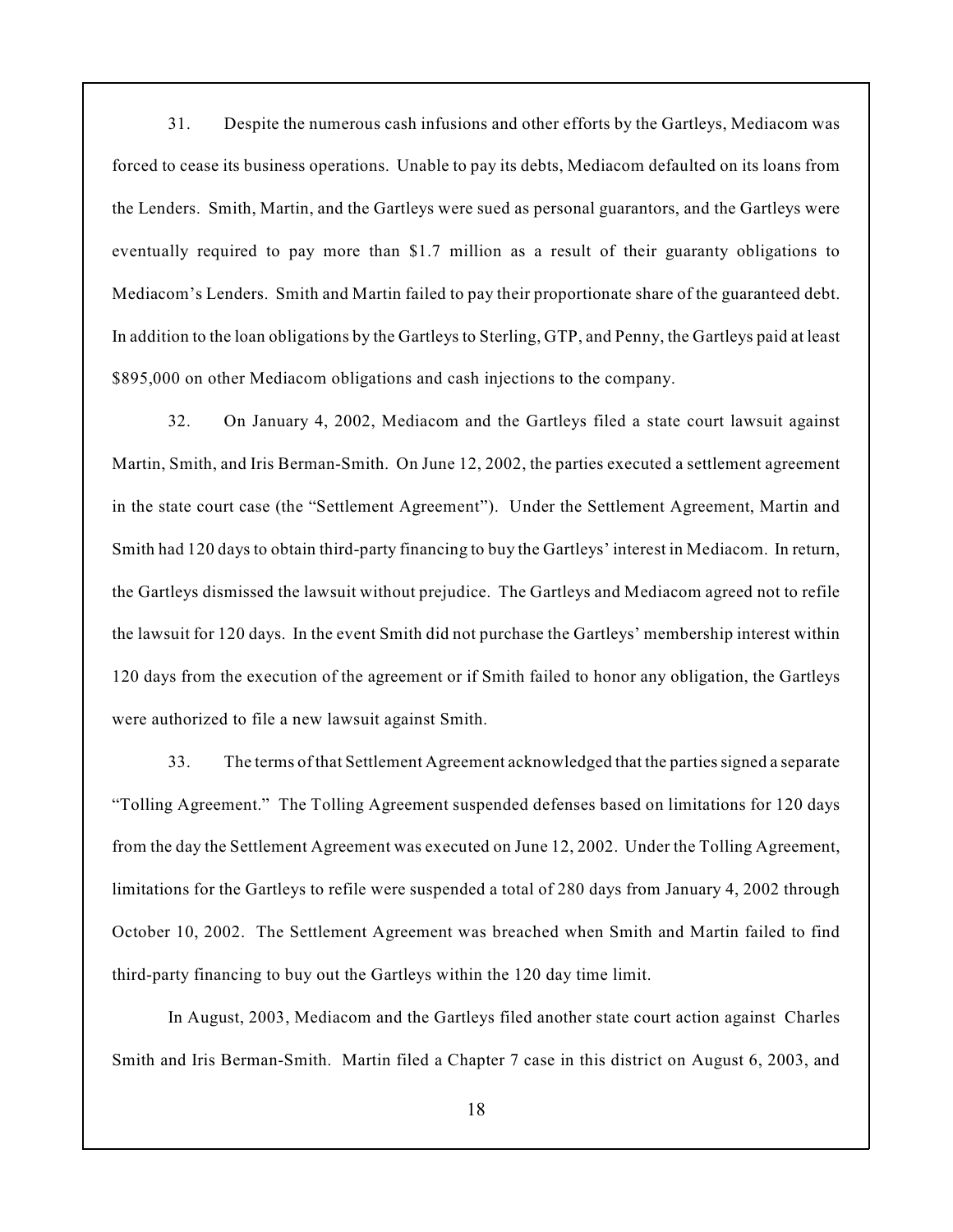received a discharge (Case No. 03-51812). His liability to the Gartleys and Mediacom was not discharged, however, by an agreed judgment entered in Adversary Proceeding No. 03-5124 on February 1, 2005. Smith filed this bankruptcy case in 2007. The Gartleys filed a proof of claim in the amount of \$2,700,000 on October 5, 2007. Neither the Smiths nor any other party has objected to Gartleys' proof of claim. The Gartleys initiated this adversary proceeding generally incorporating the Gartleys' state court claims against the Smiths and requesting that they be liquidated and declared nondischargeable under 11 U.S.C.  $\S 523(a)(2)$  and (4). In addition, the Gartleys asserted claims against Smith for contribution and indemnity as a result of his failure to pay his obligations as a co-guarantor of debts owed to Sterling, GTP, and Penny.

# **ADDITIONAL CONCLUSIONS OF LAW**

#### 1. *Standing*.

A corporate officer owes a fiduciary duty to the shareholders collectively, i.e., the corporation, but traditionally does not occupy a fiduciary relationship with an individual shareholder. *Faour v. Faour*, 789 S.W.2d 620, 621-22 (Tex. App.–Texarkana 1990, writ denied). A corporate shareholder, however, has an individual cause of action for wrongs done to him where the wrongdoer violates a duty owing directly by him to the shareholder. *Id*. at 622. This principle is not an exception to the general rule, but is a recognition that a shareholder may sue for violation of his individual rights regardless of whether the corporation also has a cause of action. **Id**. It is the nature of the wrong, whether directed against the corporation only or against the shareholder personally, not the existence of injury, which determines who may sue. *Id*.

In the present case, Mediacom was under the control of Charles Smith and Ken Martin. Smith had a preexisting relationship with the Gartleys from their efforts to secure financing for Alliance Media. In November, 2000, Smith approached the Gartleys in an effort to induce them to invest in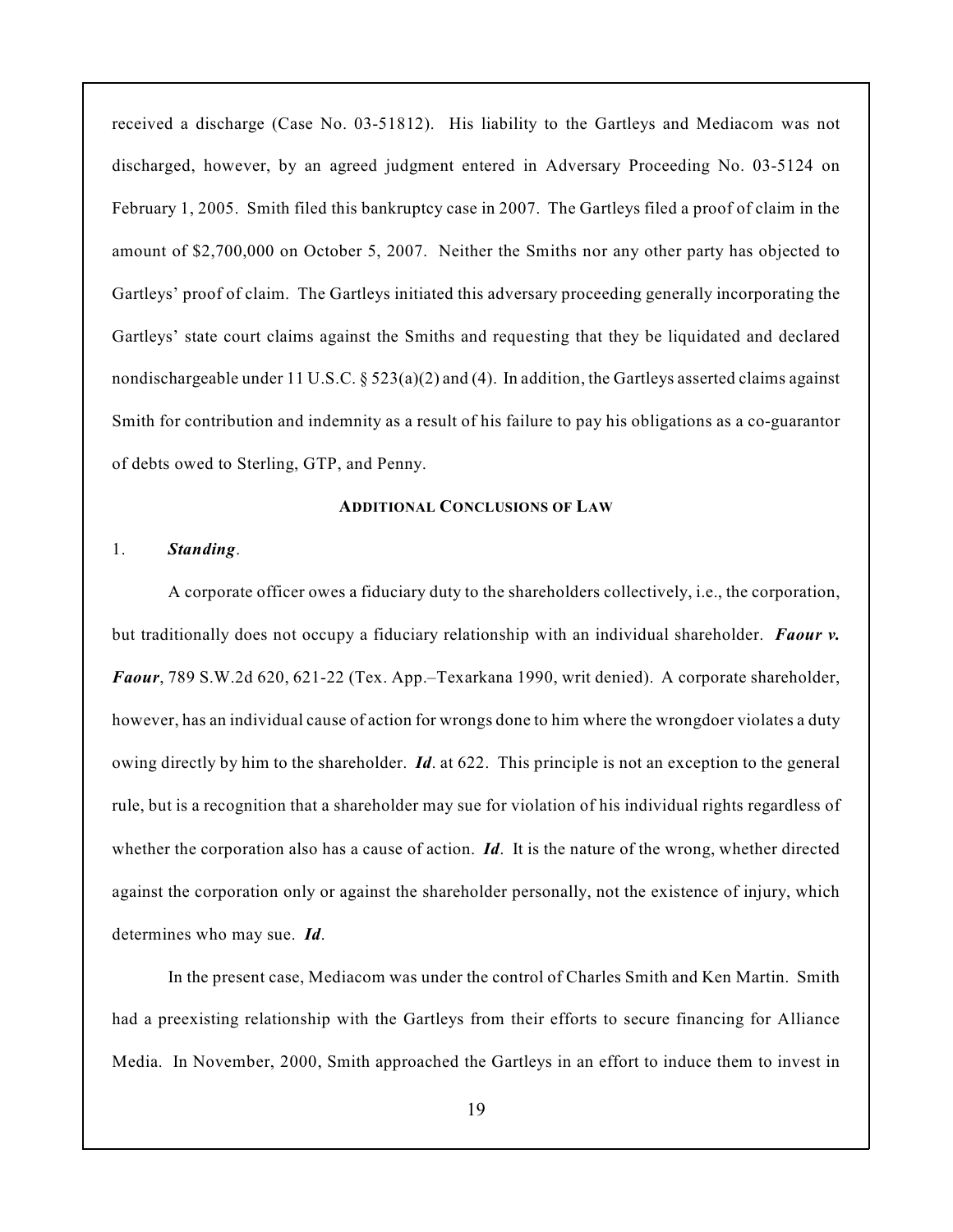Mediacom. He prepared and tendered financial documents with materially false information and made numerous false representations to the Gartleys about his personal finances and those of Mediacom. Smith failed to disclose that Mediacom was being formed by purchasing assets encumbered with a federal tax lien. Moreover, Charles Smith represented to the Gartleys that he had extensive experience in the telephone directory business and had successfully run a company engaged in those activities prior to joining Mediacom. Smith knew that the Gartleys were relying on his financial representations in deciding to become owners at Mediacom. Once he induced the Gartleys to become owners, he continued his misrepresentations and abused his position of trust and confidence to obtain personal guaranties from the Gartleys for Mediacom's outstanding loans. As co-owners of Mediacom, who relied upon Smith's misrepresentations and were induced thereby to invest funds and personally guarantee the company's outstanding debt, the Gartleys were directly harmed by Smith's actions and have standing to assert their claims.

# 2. *Capacity*.

Smith argues that the Gartleys do not have standing or capacity to bring their claims against Charles Smith. A challenge to a shareholder's right to bring a cause of action for wrongs done to the corporation raises a question of capacity. *Pledger v. Schoellkopf*, 762 S.W.2d 145, 146 (Tex. 1988); *Prostok v. Browning*, 112 S.W.3d 876, 921 (Tex. App.–Dallas 2003), *rev'd on other grounds*, 165 S.W.3d 336 (Tex. 2005); *Nauslar v. Coors Brewing Co*., 170 S.W.3d 242, 249-50 (Tex. App.–Dallas 2005, no pet.) (challenge to a stakeholder's bringing a suit to recover *personally* may raise both issues of standing and capacity).

An individual stakeholder in a legal entity does not have a right to recover personally for harms done to the legal entity. *Wingate v. Hajdik*, 795 S.W.2d 717, 719 (Tex. 1990). In *Wingate*, one corporate shareholder sued another, alleging he had misappropriated corporate assets. *Id*. at 717. The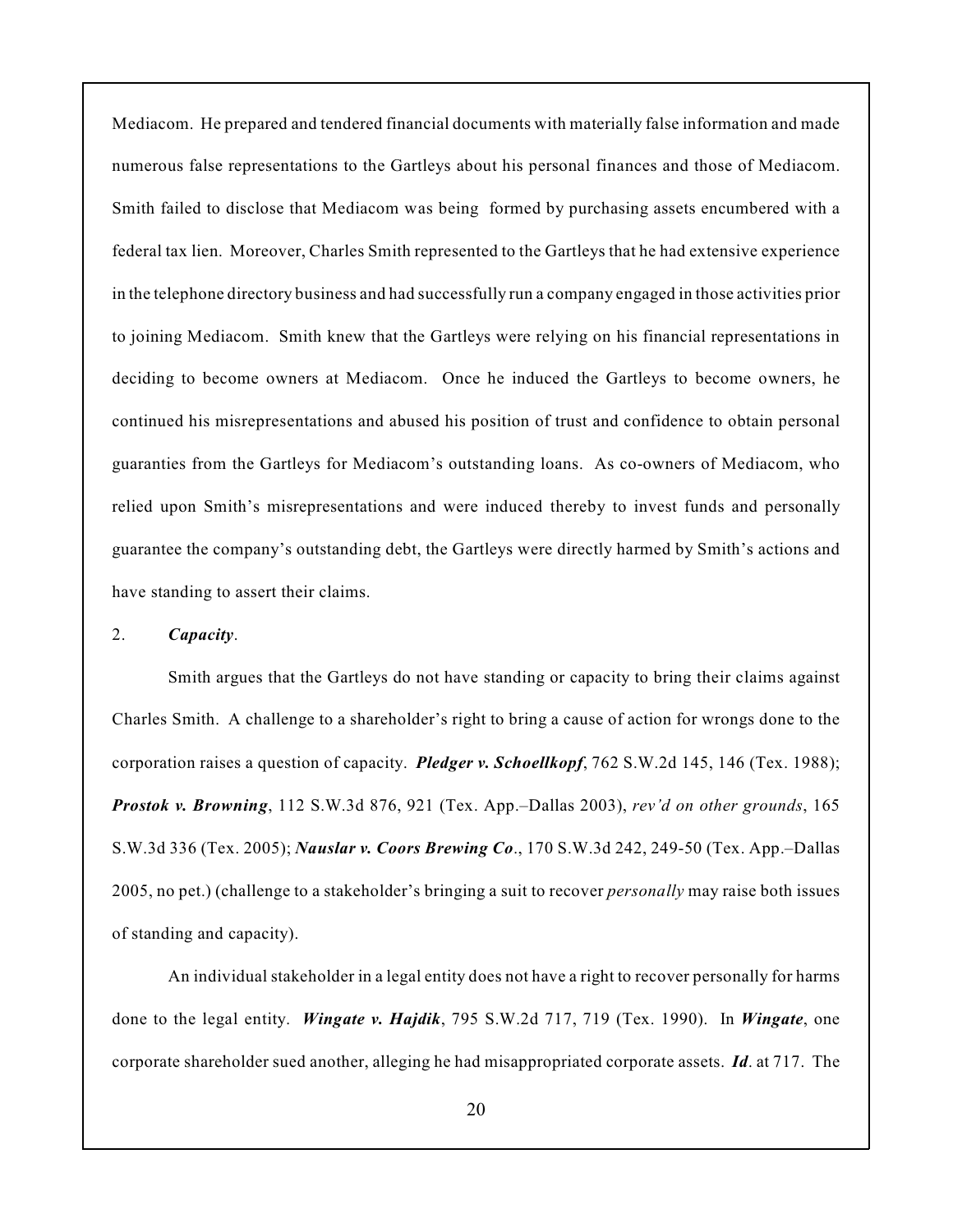court ruled that individual stockholders have no separate, independent right of action for injuries suffered by the corporation when the injuries merely result in depreciation of the value of plaintiffs' stock. *Id*. at 719. In the present case, the Gartley brothers suffered injuries above and beyond a mere reduction in the value of their stock in Mediacom. They were fraudulently induced by Charles Smith to become investors in Mediacom and to execute personal guaranties to lenders on approximately \$1.7 million in loans and lines of credit. They asserted causes of action against Smith not for the loss in value of their stock in Mediacom, but for the fraud which induced the Gartleys to become involved and for the damages that flowed therefrom. The Gartley brothers have capacity to assert their claims against Smith.

## 3. *Limitations*.

Smith claims that all of Plaintiffs' claims are barred by limitations. The relationship giving rise to Plaintiffs' causes of action against Debtors originated in November, 2000 and culminated in November, 2001. On November 1, 2001, the Gartleys ousted Smith and Martin from control at Mediacom, and for the first time were able to access Mediacom financial records and discover the truth regarding the company's financial health. Before this date, the Gartleys did not have access to financial records of the company, and thus could not have discovered the frauds perpetrated by Smith and Martin. Therefore, with the exceptions of contribution and dischargeability, November 1, 2001, is the operative date for the accrual of Plaintiffs' causes of action because on that date, the Gartley brothers took over sole control of Mediacom, ousted Charles Smith from control, and gained access to the financial records of Mediacom. The statute of limitations is four years for: (1) common law and statutory fraud; (2) breach of contract; (3) violations of the Texas Theft Liability Act; (4) contribution; and (5) misappropriation of funds. TEX. CIV. PRAC. & REM. CODE § 16.004(a) (Vernon 2002). Under these statutes of limitations, Plaintiffs were required to file suit no later than November 1, 2005.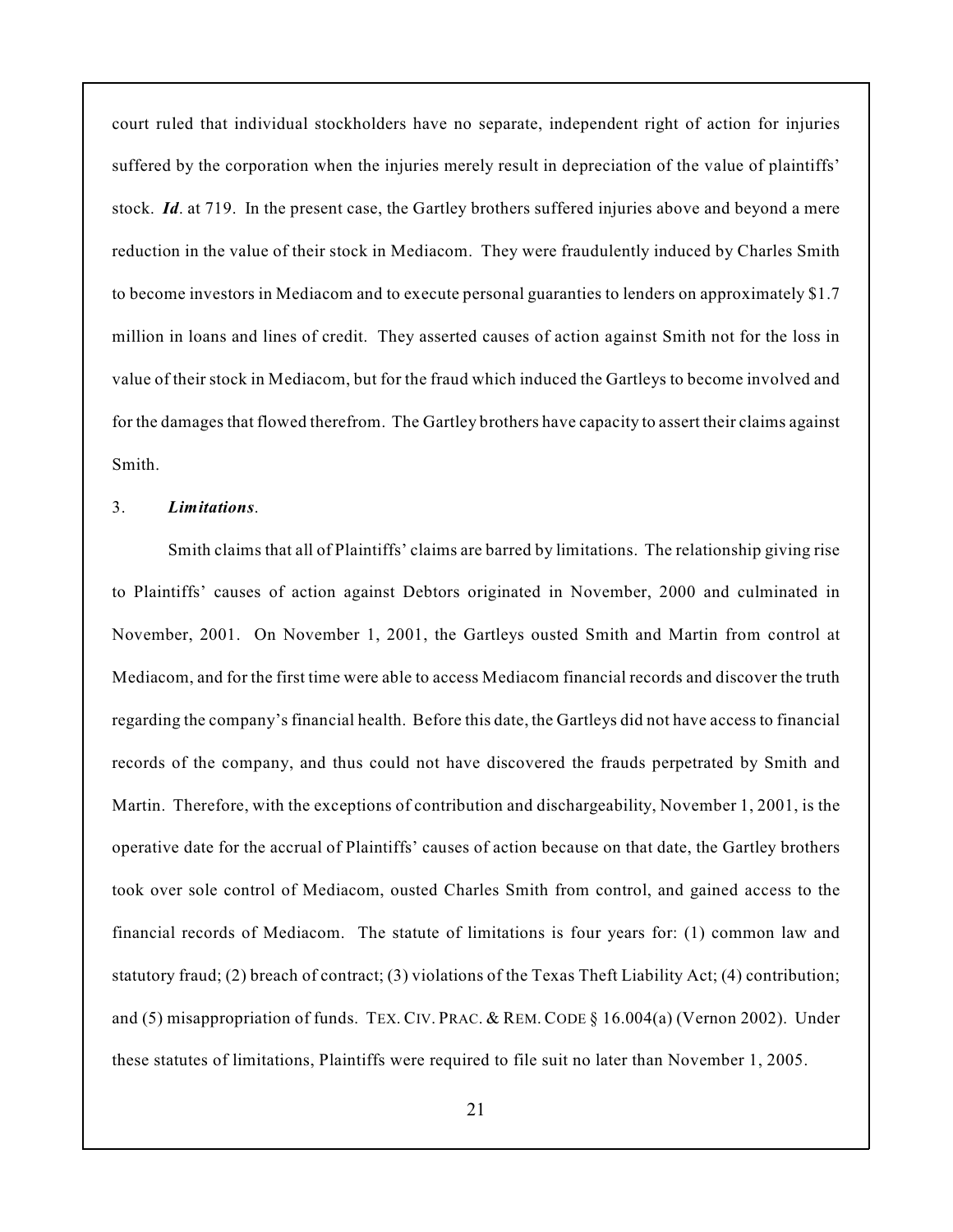On January 4, 2002, the Gartleys' claims against Smith were set forth within a state court proceeding filed by the Gartleys and Mediacom under Cause No. 2002-CI-00185, before the 408th Judicial District Court of Bexar County, Texas. That proceeding was brought against Martin and the Smiths for common law and statutory fraud, breach of the Texas Theft Liability Act, misappropriation of funds, breach of contract, conspiracy, and securities fraud.

On June 13, 2002, the original state court case was dismissed without prejudice pursuant to the terms of a Settlement Agreement entered into between the parties, subject to a right of refiling upon default. Under the Settlement Agreement, Charles Smith was to purchase the Gartleys' interest in Mediacom within 120 days. As part of the Settlement Agreement, the parties executed a Tolling Agreement to toll limitations for 280 days from January 4, 2002 through October 10, 2002. *See Squyres v. Christian*, 253 S.W.2d 470, 472 (Tex. Civ. App.–Fort Worth 1952, writ ref'd n.r.e.) (waiver of statute of limitations before bar has fallen is permissible so long as waiver is specific and for reasonable time).

Thereafter, as a result of Smith's failure to purchase the Gartleys' interest in Mediacom and to pay all guaranteed obligations owed to the Lenders, the Gartleysrefiled the lawsuit on August 25, 2003, under Cause No. 2003-CI-13069, pending before the 45th Judicial District Court of Bexar County, Texas. The Gartleys' second lawsuit against Smith was set for trial on June 18, 2007, but was stayed as a direct result of Smith's June 8, 2007 Chapter 7 bankruptcy filing. The second lawsuit remains in good standing and is ready for trial, subject to relief from the automatic stay. Smith did not raise limitations as an affirmative defense within his response to the state court lawsuit. On September 7, 2007, Harvey and David Gartley, but not Mediacom, filed this adversary proceeding against Smith. In their causes of action, the Gartleys for the first time attempted to individually assert claims for: (1) violation of the Texas Theft Liability Act; (2) misappropriation of funds; and (3) breach of contract.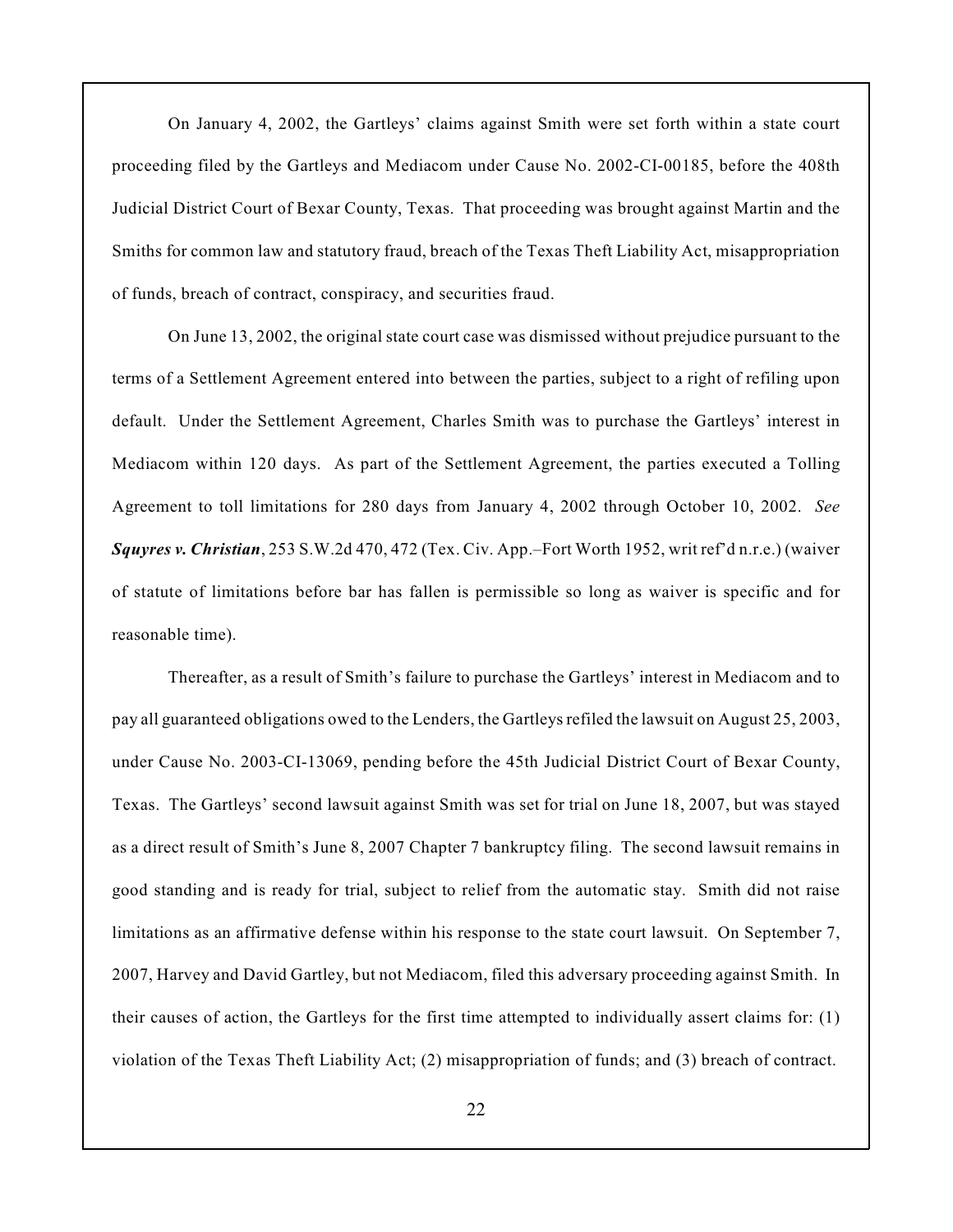It is undisputed that all claims, except for contribution and dischargeability, accrued on November 1, 2001. The longest limitations period is four years, giving the Gartleys until November 1, 2005, to file their claims against Debtors. After tacking the 280 days from the Tolling Agreement, the limitations period expired on August 8, 2006. The Gartleys satisfied the statute of limitations when they filed in their individual capacities against the Smiths for common law and statutory fraud in state court proceedings in 2002, and again in 2003.

 In the state court proceedings, however, it was only Mediacom that asserted claims for: (1) violation of the Texas Theft Liability Act; (2) misappropriation of funds; and (3) breach of contract. This bankruptcy case was filed on June 8, 2007, and the Gartley brothers filed this adversary proceeding on September 7, 2007, for the first time asserting these causes of actions individually. Using the bankruptcy filing date, the statute of limitations has run for the Gartleys to assert these claims individually.

### 4. *Statute of Frauds*.

Smith asserts the Statute of Frauds as a defense to the Gartleys' breach of contract claims because there was no evidence of a writing signed by Smith in which he made a promise to make a contribution to Mediacom. Limitations for the Gartleys to individually file a cause of action for breach of contract against Smith expired on August 8, 2006, and the claim is time barred. The Statute of Frauds argument is therefore moot.

# 5. *Breach of Contract*.

As discussed above, the statute of limitations expired for the Gartley brothers to file a cause of action for breach of contract. With the Tolling Agreement considered, limitations for the Gartley brothers to individually file a breach of contract claim against Smith ran on August 8, 2006. The bankruptcy case was filed June 8, 2007, and the Gartley brothers did not individually assert a breach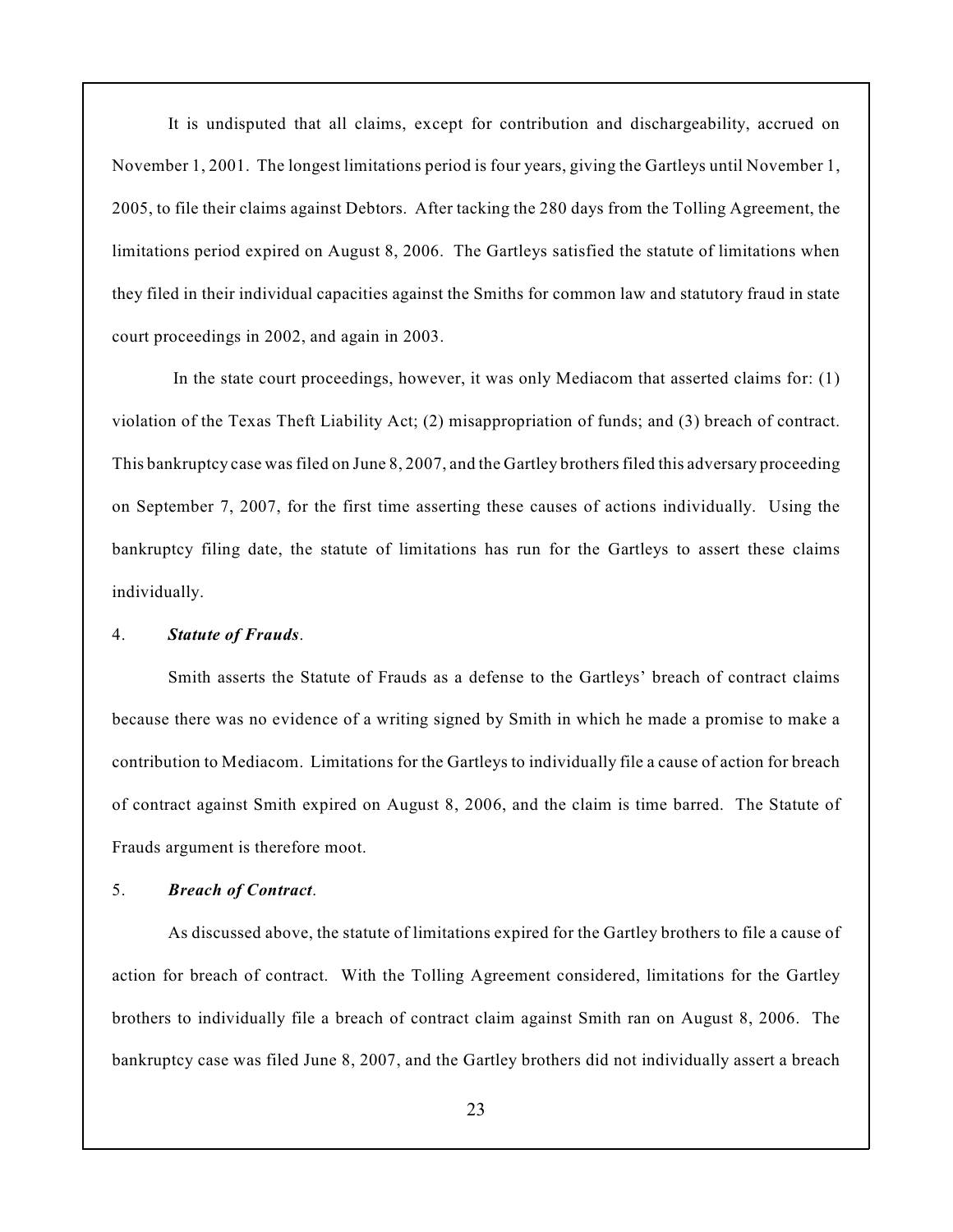of contract claim until they filed this adversary proceeding. Accordingly, limitations has run on the breach of contract claims.

### 6. *Texas Theft Liability Act*.

As discussed above, the statute of limitations expired for the Gartleys to individually file a cause of action under the Texas Theft Liability Act on August 8, 2006. Only Mediacom asserted this claim in the state court proceedings. When this adversary proceeding was filed in 2007, the Gartleys did not include Mediacom as a plaintiff. Therefore, limitations to file an individual cause of action under the Texas Theft Liability Act had run, and the Gartleys may not obtain relief on that cause of action. Nonetheless, Debtors are not entitled to attorney's fees under the Texas Theft Liability Act as a prevailing party.

Under the Texas Theft Liability Act, a person who commits theft is liable for the damages resulting from the theft. TEX. CIV. PRAC. & REM. CODE § 134.003 (Vernon 2011). The Act provides that "[e]ach person who prevails in a suit under this chapter shall be awarded court costs and reasonable and necessary attorney's fees. *Id*. at § 134.005(b). At trial, this Court denied relief to the Gartleys under the Texas Theft Liability Act. Debtors assert that because relief was denied to the Plaintiffs on that claim, Debtors are a prevailing party entitled to an award of attorney's fees in defending against the Texas Theft Liability Act claim.

In *Intercontinental Group Partnership v. KB Home Lone Star, L.P.*, 295 S.W.3d 650, 655-57 (Tex. 2009), the Texas Supreme Court held that a party who did not recover damages could not be a prevailing party in a breach of contract action. That reasoning was extended to the Texas Theft Liability Act in *Glattly v. Air Starter Components, Inc.*, 332 S.W.3d 620, 641 (Tex. App.–Houston [1st Dist.] 2010, pet. denied). In this adversary proceeding, the Gartleys were the prevailing party because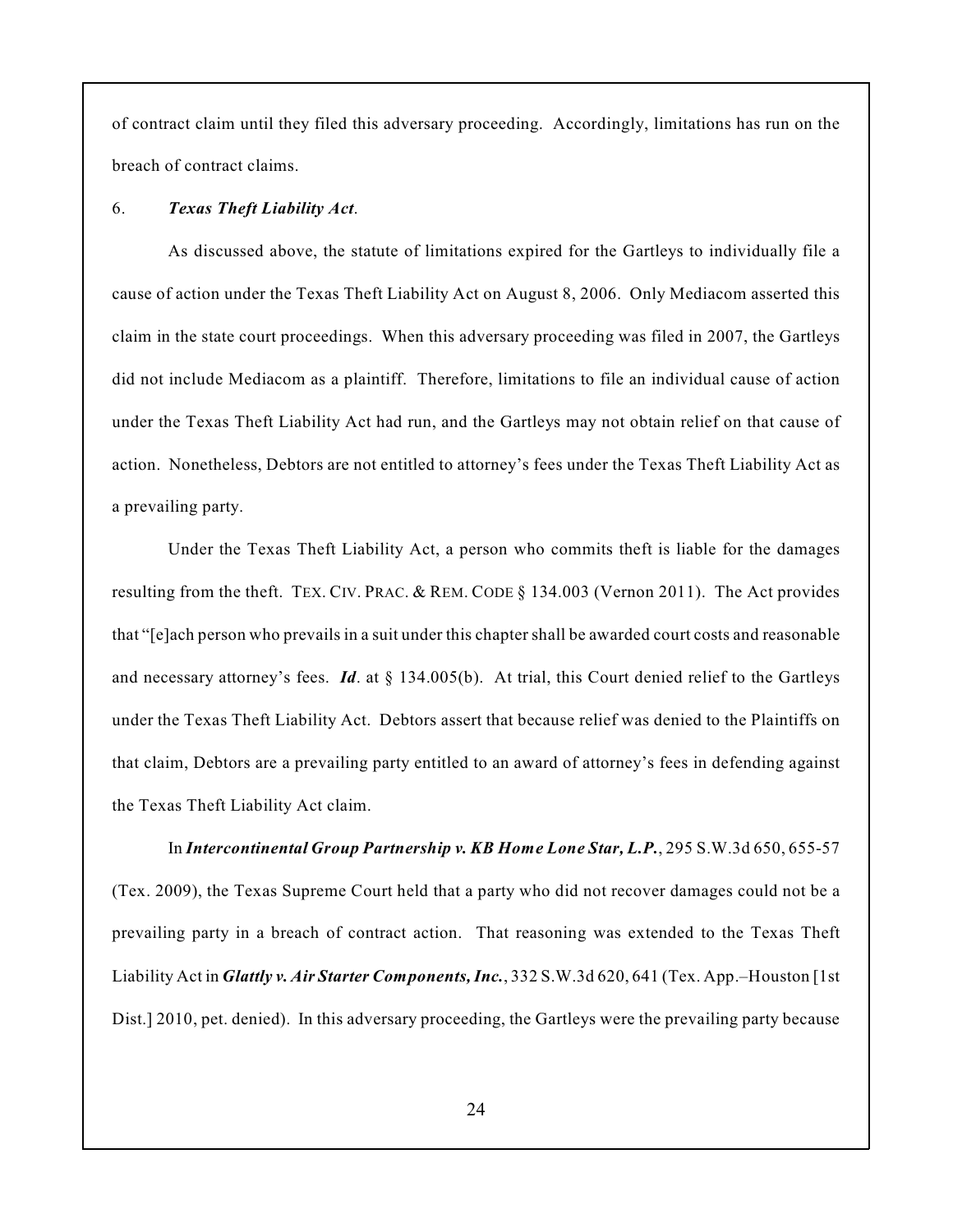they obtained a judgment against Smith in excess of \$2.6 million on a number of claims. The Smiths, however, did not recover damages on any claim and are not a prevailing party.

# 7. *Common Law Fraud*.

Under Texas law, the elements of common law fraud are: (1) a material representation that was false made by the defendant; (2) the defendant knew the representation was false or made it recklessly as a positive assertion without any knowledge of its truth; (3) the defendant intended to induce the plaintiff to act upon the representation; and (4) the plaintiff actually and justifiably relied upon the representation, and thereby suffered injury. *Ernst & Young, L.L.P. v. Pacific Mut. Life Ins. Co*., 51 S.W.3d 573, 577 (Tex. 2001). Charles Smith's entire course of dealing with Harvey and David Gartley was fraudulent, from the initial meetings and distribution of financial documents through November 1, 2001, when the Gartleys finally ousted Smith from Mediacom and began to discover the extent of Smith's deceptions.

Charles Smith made numerous materially false representations, which he either knew to be false or made recklessly as a positive assertion, without knowledge of their truth or falsity. These were contained in numerous documents prepared by Charles Smith. In the Statement of Net Worth, Smith represented the value of "Investment in Alliance Media Group, Inc." to be \$1,538,748. Smith further represented the value of his Alliance stock to be \$1,538,748 on a "Statement of Net Worth" dated February 1, 2001. Testimony at trial, however, showed that Smith knew as early as August, 2000 that Alliance was insolvent and had no equity value. He further misrepresented the amount of "Contingent Liabilities" to be \$18,700. At the time he created the Statement of Net Worth, Smith was a personal guarantor on behalf of Alliance on loans of \$694,000 that he executed while at the company. This included \$500,000 to Transcontinental Printing, \$101,000 to Citi Corp Vendor Finance, Inc., \$33,000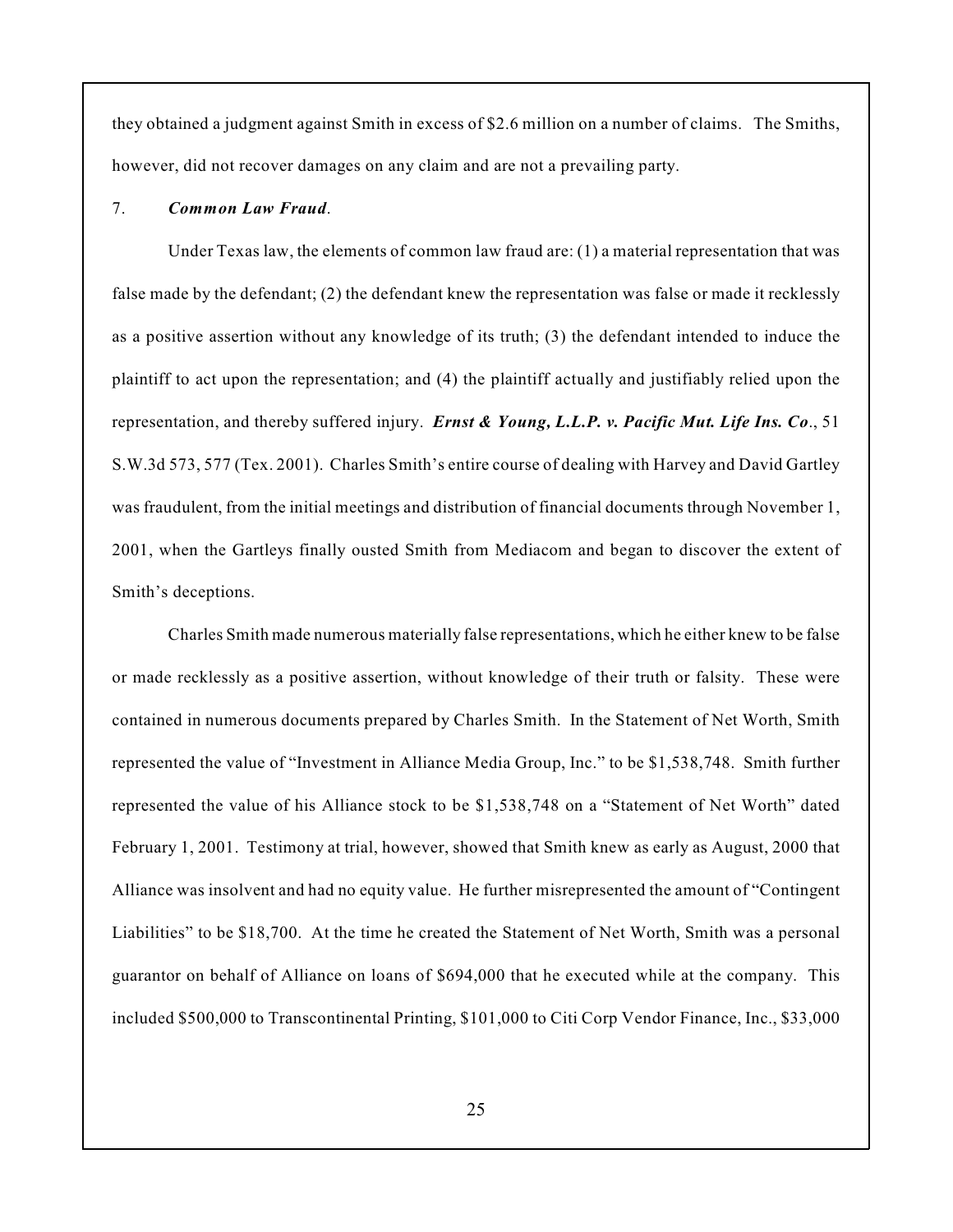to Fleet Business Credit, L.L.C., \$35,000 to Sterling Bank, and \$25,000 to Tony Karam. Smith was aware of all of these guaranties at the time he left Alliance Media on November 3, 2000.

Moreover, Smith listed the value of "Cash" at \$318,258 on the Statement of Net Worth. In December, 2000, Smith took this money and put it into the "Iris Berman-Smith Family Limited Partnership." Smith intended to deceive the Gartleys into believing he had the financial ability to be a partner in Mediacom and would be readily able and willing to contribute cash to the endeavor, while he was taking actions to protect these funds from creditors. Smith intentionally misstated the values on his Statement of Net Worth in order to inflate his net worth and financial liquidity for the purposes of inducing the Gartley brothers to invest with him in Mediacom and execute personal guaranties on the loans of Mediacom.

The Mediacom projections and financial reports also contained numerous misrepresentations about the company's finances. The collection rate on the accounts receivable was materially overstated. Further, the directory revenues were materially misrepresented as money that had been collected, when only a fraction of the amount was actually collected, and the remainder was based on the misrepresented collection rate. Mediacom's cumulative losses were materially understated.

The Gartleys actually and justifiably relied upon the Executive Summary, Statement of Net Worth, Mediacom Projections, and Financial Reports as true representations of the financial state of affairs of Mediacom when these documents contained materially false information. In reliance on these representations, the Gartleys became members of Mediacom, executed personal guaranties on the company's outstanding loans, and advanced substantial funds to Mediacom.

It was reasonable for the Gartleys to rely on Smith's misrepresentations in light of: (1) the preexisting relationship between the Gartleys and Smith; (2) the financial information contained in the Statement of Net Worth, Executive Summary, Mediacom Projections, and Financial Reports; (3)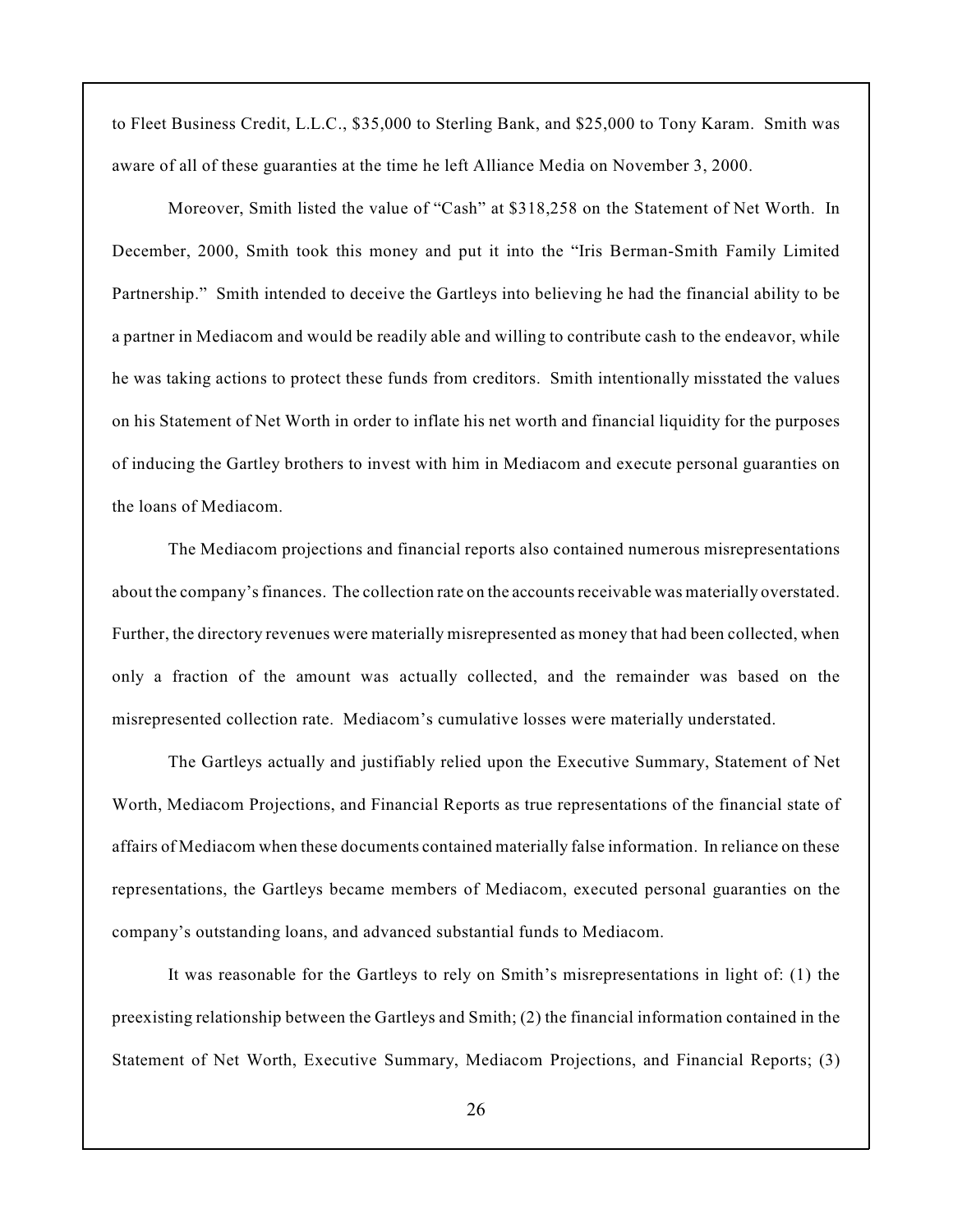Smith's representations of historical success in running telephone directory companies; and (4) Smith's success in procuring institutional lenders. Smith knew the Gartley brothers had no prior experience in the telephone directory business and falsely created the appearance of a promising business opportunity.

The Financial Reports were specifically relied upon by the Gartleys when they guaranteed loans by Sterling to Mediacom in the original amounts of \$225,000 in February, 2001, and \$600,000 on March 1, 2001; loans by GTP Financial amounting to \$675,000; and loans by David Penny totaling \$400,000. But for the misrepresentations made by Smith within the Executive Summary, Statement of Net Worth, Mediacom Projections, and Financial Reports, Harvey and David Gartley would not have invested in Mediacom or personally guaranteed those loans. At the time the Financial Reports were given to the Gartleys, Smith represented that the information was true and correct; however, the Financial Reports contained materially false representations.

The Gartleys suffered out of pocket economic damages, both actual and consequential, from their reliance on Smith's fraudulent misrepresentations in the total amount of \$2,657,000, representing: (1) funds advanced by the Gartleys under the terms of the guaranties of debt to Sterling, GTP, and David Penny; and (2) funds advanced for payment of Mediacom's operating expenses, including payroll and Texas Workforce Commission debt, rent, accounting, legal, and other operational expenses. \$1,762,000 represents what the Gartleys paid on the personal guaranties they executed to secure Mediacom's outstanding loans. This included \$735,000 to Sterling, \$622,000 to GTP Financial, and \$400,000 to David Penny. The remaining \$895,000 of the damages represents funds advanced by the Gartleys to Mediacom in loans, infusions, payment of debt and overhead, and other expenses. The Settlement Agreement dated June 13, 2002, between the Gartleys, Smith, and Martin confirms Smith's agreement that monies owed to the Gartleys–exclusive of the guaranty obligations–amount to \$895,000.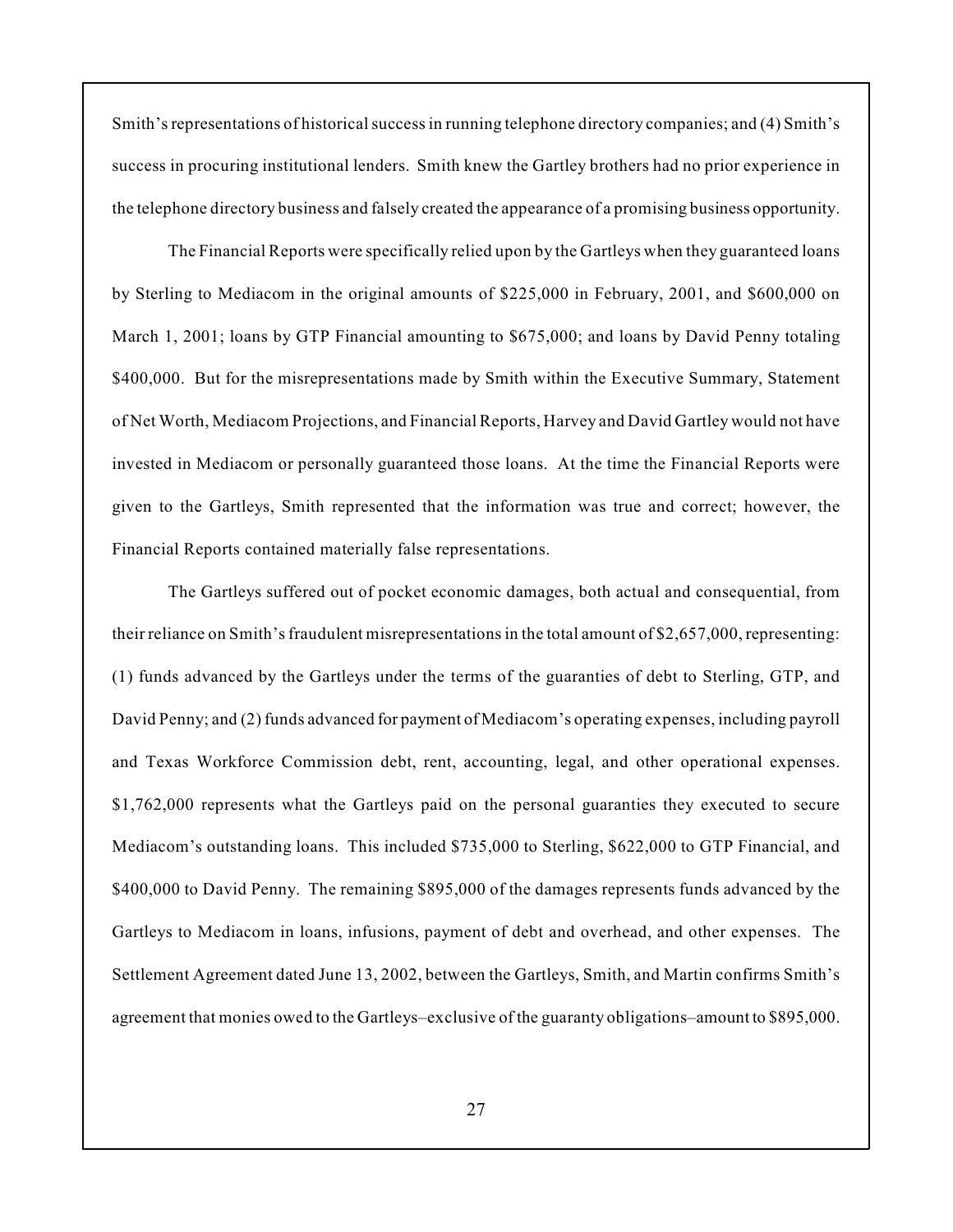### 8. *Fraud by Omission*.

To establish fraud by omission, a plaintiff must prove that: (1) the defendant failed to disclose the facts to the plaintiff; (2) the defendant had a duty to disclose those facts; (3) the facts were material; (4) the defendant knew the plaintiff was ignorant of the facts and the plaintiff did not have an equal opportunity to discover the facts;  $(5)$  the defendant was deliberately silent when it had a duty to speak; (6) by failing to disclose the facts, the defendant intended to induce the plaintiff to take some action or refrain from acting; (7) the plaintiff relied on the defendant's nondisclosure; and (8) the plaintiff was injured as a result of acting without that knowledge. *7979 Airport Garage, L.L.C. v. Dollar Rent A Car Sys., Inc*., 245 S.W.3d 488, 507 n.27 (Tex. App.–Houston [14th Dist.] 2007, pet. denied) (op. on reh'g). Fraud by omission is a subcategory of fraud because the omission or nondisclosure may be as misleading as a positive misrepresentation of fact where a party has a duty to disclose. *Four Bros. Boat Works, Inc. v. Tesoro Petroleum Cos*., 217 S.W.3d 653, 670 (Tex. App.–Houston [14th Dist.] 2006, pet. denied).

Mediacom was formed to acquire the "Houston in the Loop," "Memorial," and SYP directories from Alliance in late 2000. Alliance, however, had a \$428,000 federal tax lien placed on its assets because of unpaid payroll taxes for the years from 1998 to 2000. As CFO, president, and CEO of Alliance during that time period, Smith knew these taxes were outstanding and failed to pay them. Smith concealed the outstanding IRS liability from Alliance's board of directors.

Mediacom acquired the directory accounts from Alliance as part of its plan of reorganization, and Smith knew that the accounts were encumbered with the federal tax lien. Smith had a duty to disclose these facts to the Gartleys in the course of seeking their investment and participation in Mediacom because the nondisclosure amounted to a material misrepresentation. The existence of over \$400,000 in federal tax liens on a company's assets is a material fact that any potential investor would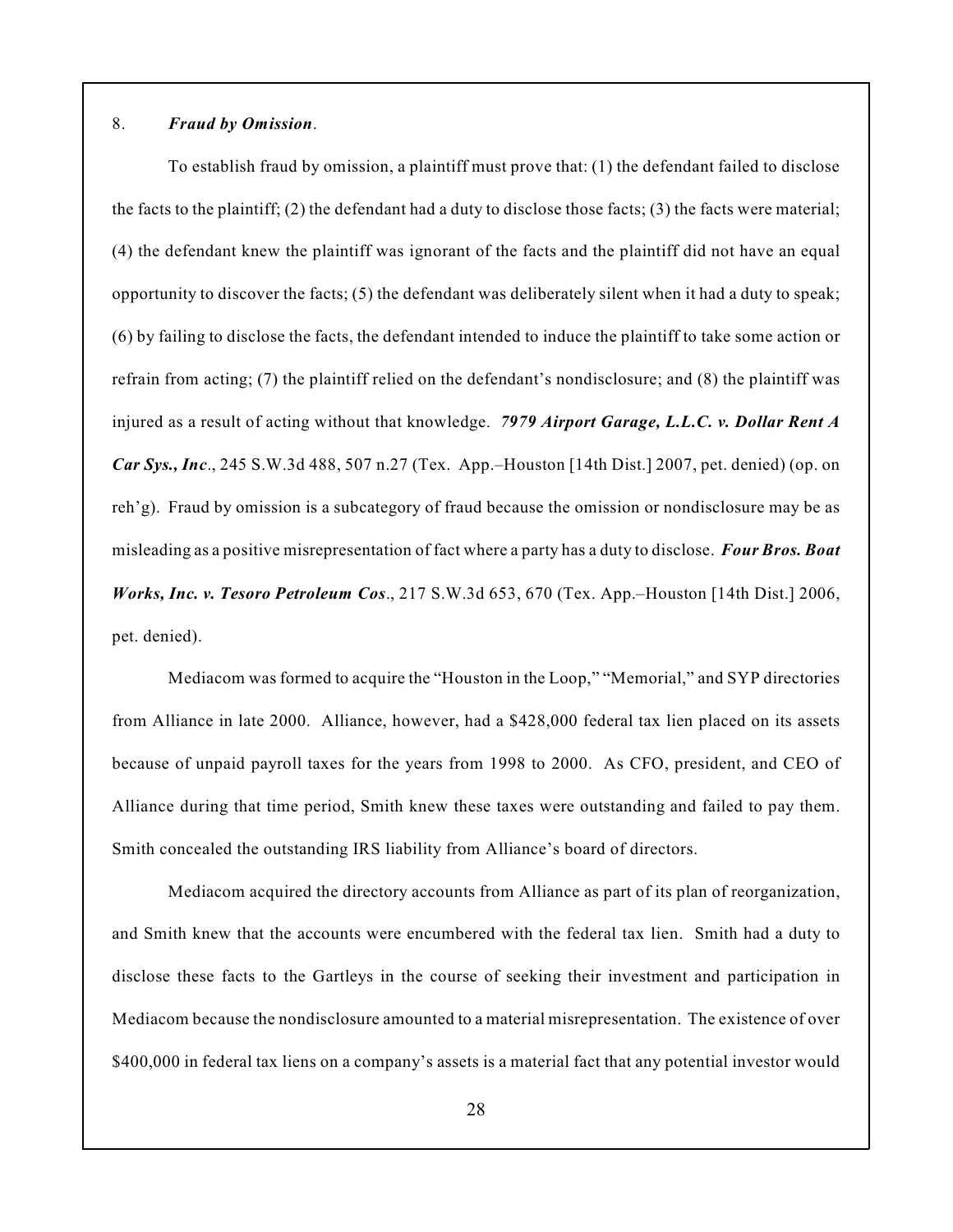want to know before deciding to invest in a company and personally guarantee nearly \$2 million in outstanding debt. As potential investors, the Gartleys were owed full disclosure of the company's financial affairs. As outsiders, they did not have access to Alliance's financial records.

Smith failed to disclose the existence of this lien in any of the financial documents he provided to the Gartleys in order to make Mediacom appear financially appealing and to induce them to become members, invest funds, and personally guarantee loans. Further, the Gartleys actually relied on this omission by investing in Mediacom and personally guaranteeing loans. Had the existence of the tax liens been disclosed, the Gartleys would not have participated in the Mediacom investment, and they were injured as a result of investing without this knowledge by their out of pocket loss of \$2,657,000. The elements of fraud by omission have been satisfied.

# 9. *Denial of Dischargeability under 11 U.S.C. § 523(a)(2)(A)*.

A debt that is obtained by false pretenses, a false representation, or actual fraud, other than a statement respecting the debtor's or an insider's financial condition, is nondischargeable in bankruptcy. 11 U.S.C. §  $523(a)(2)(A)$ . For a debt to be nondischargeable under 11 U.S.C. §  $523(a)(2)(A)$ , the objecting creditor must prove that: (1) the debtor made representations; (2) at the time they were made, the debtor knew they were false; (3) the debtor made the representations with the intention and purpose to deceive the creditor; (4) the creditor justifiably relied on such representations; and (5) the creditor sustained losses as a proximate result of itsreliance. *Gen. Elec. Capital Corp. v. Acosta* (*In re Acosta*), 406 F.3d 367, 372 (5th Cir. 2005).

In this case, Smith's representations and statements were materially false representations upon which the Gartleys relied, which were published with the intent to deceive. Particularly, the Executive Summary, Statement of Net Worth, Mediacom Projections, and Financial Reports authored by Smith contained materially false representations respecting Smith's and Mediacom's financial condition.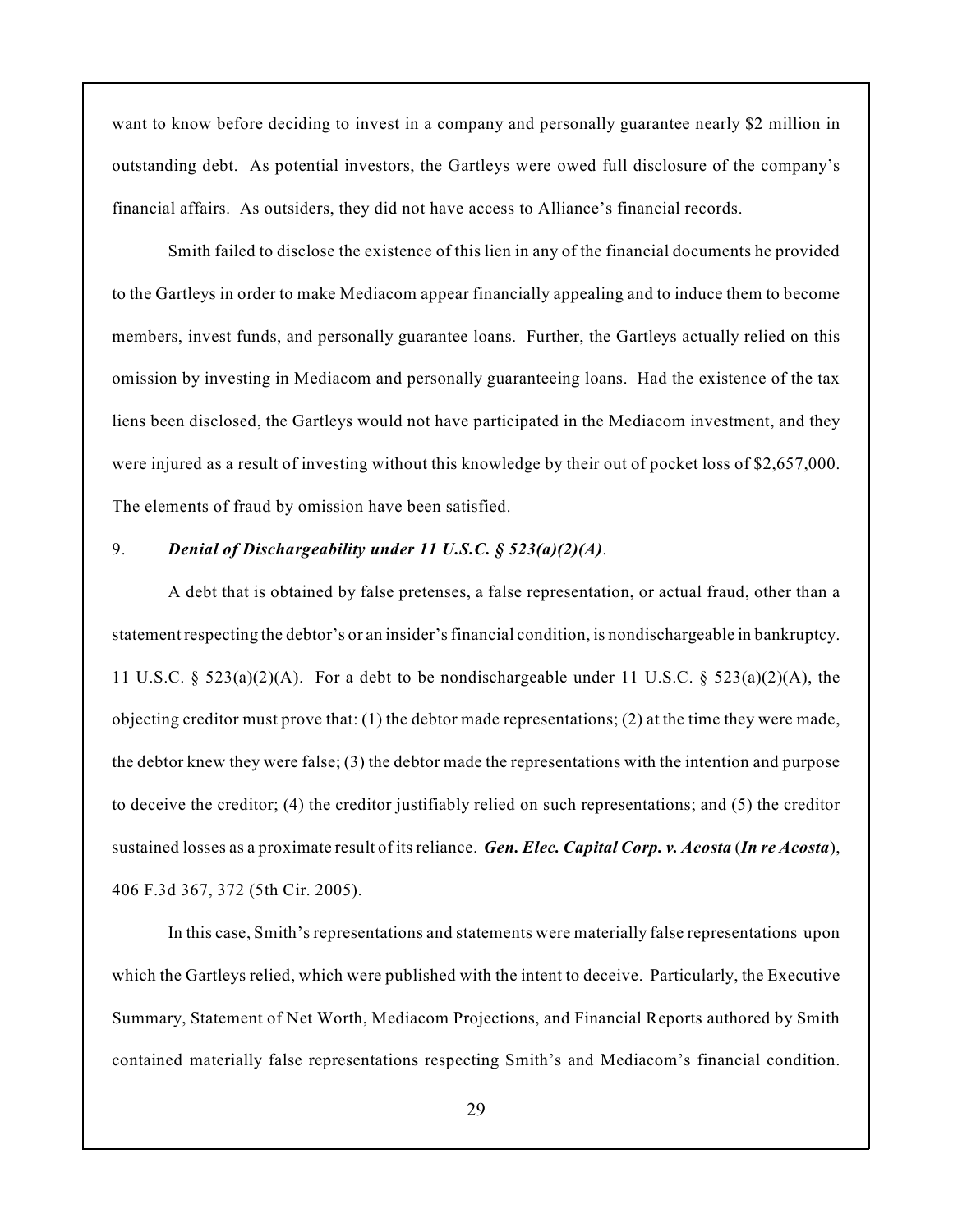Smith intended to deceive the Gartleys by this information so they would be induced to invest in Mediacom and become personal guarantors on its loans. The Gartleys relied upon these representations in deciding to become members of Mediacom and executing personal guaranties, and they were damaged as a proximate result of Smith's misrepresentations. The elements of nondischargeability are satisfied, and the Gartleys' judgment is nondischargeable under 11 U.S.C.  $\S$  523(a)(2)(A).

# 10. *Denial of Dischargeability under 11 U.S.C. § 523(a)(2)(B)*.

A debt is nondischargeable in bankruptcy that is obtained by use of a written statement: (1) that is materially false; (2) respecting the debtor's or an insider's financial condition; (3) on which the creditor to whom the debtor is liable reasonably relied; and (4) that the debtor caused to be made or published with the intent to deceive. 11 U.S.C.  $\S$  523(a)(2)(B). A statement is materially false if it paints a substantially untruthful picture of a financial condition by misrepresenting information of the type which would normally affect the decision to grant credit. *Norris v. First Nat'l Bank in Luling* (*In re Norris*), 70 F.3d 27, 30 n.10 (5th Cir. 1995).

As discussed above, Smith created several materially false written statements respecting both his personal financial condition and the financial condition of Mediacom. The Gartleys relied on these documents when they invested in Mediacom and executed personal guaranties of loans of the company. Further, it was reasonable for the Gartleys to rely on Smith's representations because he was an insider at Alliance and a founder of Mediacom; he represented that he had extensive experience and success in the business; and he provided false financial documents that made his personal finances and those of Mediacom appear liquid and stable. Smith presented these financial documents to the Gartleys while acquiring loans and credit from lenders who did in fact provide funds to the company. In light of the circumstances surrounding the receipt of these documents, the nondisclosure of the true financial